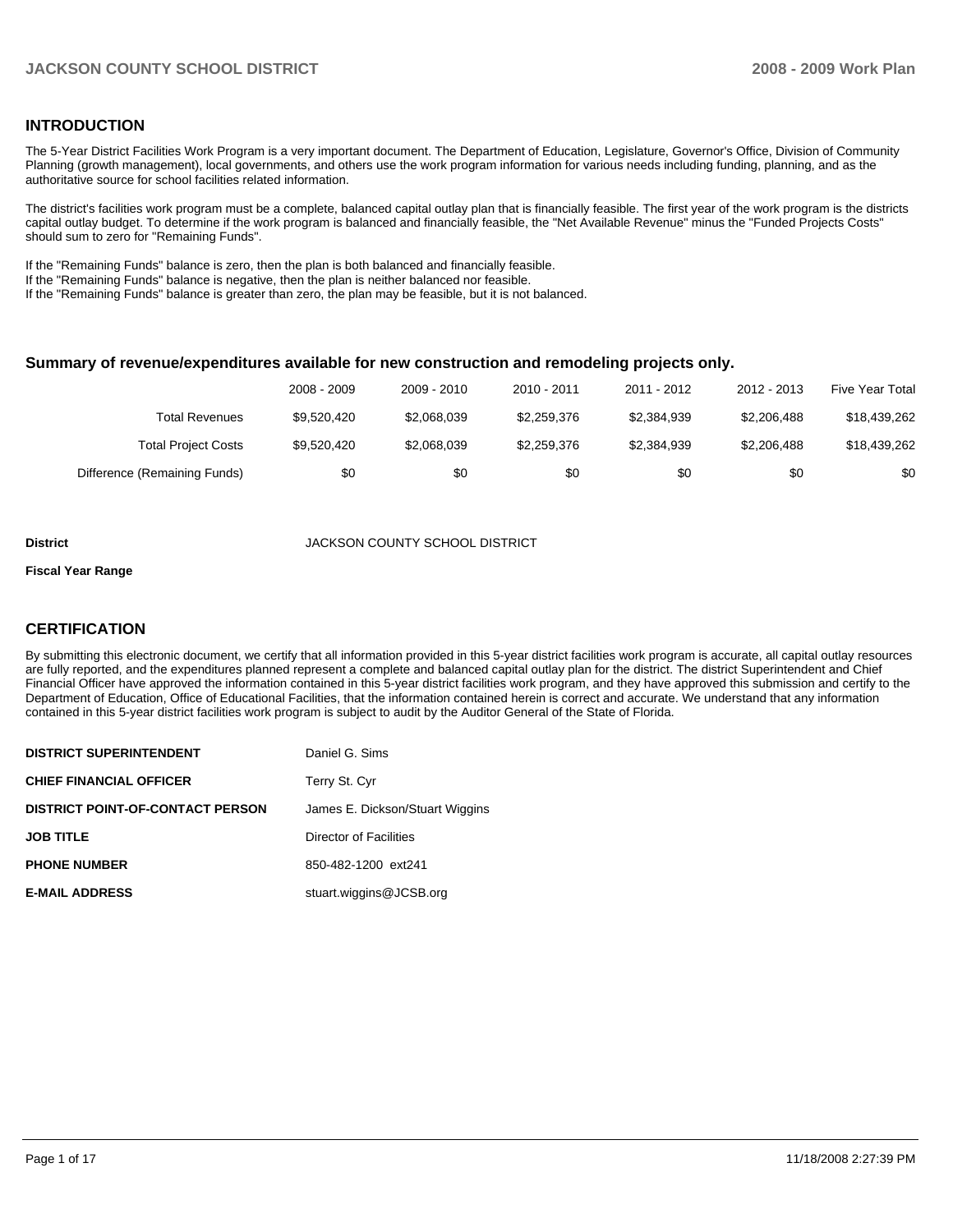# **Expenditures**

#### **Expenditure for Maintenance, Repair and Renovation from 2-Mills and PECO**

Annually, prior to the adoption of the district school budget, each school board must prepare a tentative district facilities work program that includes a schedule of major repair and renovation projects necessary to maintain the educational and ancillary facilities of the district.

|                                  | Item                                                                                                                                                                                                                                                                                                                                                                                                                                                                                      |          | 2009 - 2010<br>Projected | 2010 - 2011<br>Projected | 2011 - 2012<br>Projected | 2012 - 2013<br>Projected | <b>Total</b> |  |  |  |
|----------------------------------|-------------------------------------------------------------------------------------------------------------------------------------------------------------------------------------------------------------------------------------------------------------------------------------------------------------------------------------------------------------------------------------------------------------------------------------------------------------------------------------------|----------|--------------------------|--------------------------|--------------------------|--------------------------|--------------|--|--|--|
| <b>HVAC</b>                      |                                                                                                                                                                                                                                                                                                                                                                                                                                                                                           | \$52,500 | \$55,125                 | \$57,881                 | \$60,775                 | \$63,810                 | \$290,091    |  |  |  |
| Locations:                       | ADMINISTRATIVE BUILDING, COTTONDALE ELEMENTARY, COTTONDALE SENIOR HIGH, FAMILY SERVICES CENTER, FRANK M<br>GOLSON ELEMENTARY, GRACEVILLE ELEMENTARY, GRACEVILLE HIGH, GRAND RIDGE SCHOOL, HEAD START, HOPE SCHOOL,<br>JACKSON ALTERNATIVE SCHOOL (CACL/ACE), MAINTENANCE YARD, MALONE SCHOOL, MARIANNA ADULT EDUCATION CENTER,<br>MARIANNA HIGH (OLD), MARIANNA HIGH SCHOOL (NEW), MARIANNA MIDDLE, RIVERSIDE ELEMENTARY, SNEADS ELEMENTARY,<br>SNEADS SENIOR HIGH, TRANSPORTATION CENTER |          |                          |                          |                          |                          |              |  |  |  |
| Flooring                         |                                                                                                                                                                                                                                                                                                                                                                                                                                                                                           | \$94,500 | \$99,225                 | \$139,992                | \$108,760                | \$114,200                | \$556,677    |  |  |  |
| Locations:                       | ADMINISTRATIVE BUILDING, COTTONDALE ELEMENTARY, COTTONDALE SENIOR HIGH, FAMILY SERVICES CENTER, FRANK M<br>GOLSON ELEMENTARY, GRACEVILLE ELEMENTARY, GRACEVILLE HIGH, GRAND RIDGE SCHOOL, HEAD START, HOPE SCHOOL,<br>JACKSON ALTERNATIVE SCHOOL (CACL/ACE), MAINTENANCE YARD, MALONE SCHOOL, MARIANNA ADULT EDUCATION CENTER,<br>MARIANNA HIGH (OLD), MARIANNA HIGH SCHOOL (NEW), MARIANNA MIDDLE, RIVERSIDE ELEMENTARY, SNEADS ELEMENTARY,<br>SNEADS SENIOR HIGH, TRANSPORTATION CENTER |          |                          |                          |                          |                          |              |  |  |  |
| Roofing                          |                                                                                                                                                                                                                                                                                                                                                                                                                                                                                           | \$0      | \$0                      | \$0                      | \$0                      | \$0                      | \$0          |  |  |  |
| Locations:                       | No Locations for this expenditure.                                                                                                                                                                                                                                                                                                                                                                                                                                                        |          |                          |                          |                          |                          |              |  |  |  |
| Safety to Life                   |                                                                                                                                                                                                                                                                                                                                                                                                                                                                                           | \$0      | \$0                      | \$0                      | \$0                      | \$0                      | \$0          |  |  |  |
| Locations:                       | No Locations for this expenditure.                                                                                                                                                                                                                                                                                                                                                                                                                                                        |          |                          |                          |                          |                          |              |  |  |  |
| Fencing                          |                                                                                                                                                                                                                                                                                                                                                                                                                                                                                           | \$36,750 | \$38,588                 | \$40,517                 | \$42,543                 | \$44.700                 | \$203,098    |  |  |  |
| Locations:                       | ADMINISTRATIVE BUILDING, COTTONDALE ELEMENTARY, COTTONDALE SENIOR HIGH, FAMILY SERVICES CENTER, FRANK M<br>GOLSON ELEMENTARY, GRACEVILLE ELEMENTARY, GRACEVILLE HIGH, GRAND RIDGE SCHOOL, HEAD START, HOPE SCHOOL,<br>JACKSON ALTERNATIVE SCHOOL (CACL/ACE), MAINTENANCE YARD, MALONE SCHOOL, MARIANNA ADULT EDUCATION CENTER,<br>MARIANNA HIGH (OLD), MARIANNA HIGH SCHOOL (NEW), MARIANNA MIDDLE, RIVERSIDE ELEMENTARY, SNEADS ELEMENTARY,<br>SNEADS SENIOR HIGH, TRANSPORTATION CENTER |          |                          |                          |                          |                          |              |  |  |  |
| Parking                          |                                                                                                                                                                                                                                                                                                                                                                                                                                                                                           | \$0      | \$0                      | \$0                      | \$0                      | \$0                      | \$0          |  |  |  |
|                                  | Locations: No Locations for this expenditure.                                                                                                                                                                                                                                                                                                                                                                                                                                             |          |                          |                          |                          |                          |              |  |  |  |
| Electrical                       |                                                                                                                                                                                                                                                                                                                                                                                                                                                                                           | \$31,500 | \$33,075                 | \$34,729                 | \$36,465                 | \$38,290                 | \$174,059    |  |  |  |
| Locations:                       | ADMINISTRATIVE BUILDING, COTTONDALE ELEMENTARY, COTTONDALE SENIOR HIGH, FAMILY SERVICES CENTER, FRANK M<br>GOLSON ELEMENTARY, GRACEVILLE ELEMENTARY, GRACEVILLE HIGH, GRAND RIDGE SCHOOL, HEAD START, HOPE SCHOOL,<br>JACKSON ALTERNATIVE SCHOOL (CACL/ACE), MAINTENANCE YARD, MALONE SCHOOL, MARIANNA ADULT EDUCATION CENTER,<br>MARIANNA HIGH (OLD), MARIANNA HIGH SCHOOL (NEW), MARIANNA MIDDLE, RIVERSIDE ELEMENTARY, SNEADS ELEMENTARY,<br>SNEADS SENIOR HIGH, TRANSPORTATION CENTER |          |                          |                          |                          |                          |              |  |  |  |
| Fire Alarm                       |                                                                                                                                                                                                                                                                                                                                                                                                                                                                                           | \$49,350 | \$51,818                 | \$54,408                 | \$57,129                 | \$60,000                 | \$272,705    |  |  |  |
| Locations:                       | ADMINISTRATIVE BUILDING, COTTONDALE ELEMENTARY, COTTONDALE SENIOR HIGH, FAMILY SERVICES CENTER, FRANK M<br>GOLSON ELEMENTARY, GRACEVILLE ELEMENTARY, GRACEVILLE HIGH, GRAND RIDGE SCHOOL, HEAD START, HOPE SCHOOL,<br>JACKSON ALTERNATIVE SCHOOL (CACL/ACE), MAINTENANCE YARD, MALONE SCHOOL, MARIANNA ADULT EDUCATION CENTER,<br>MARIANNA HIGH (OLD), MARIANNA HIGH SCHOOL (NEW), MARIANNA MIDDLE, RIVERSIDE ELEMENTARY, SNEADS ELEMENTARY,<br>SNEADS SENIOR HIGH, TRANSPORTATION CENTER |          |                          |                          |                          |                          |              |  |  |  |
| Telephone/Intercom System        |                                                                                                                                                                                                                                                                                                                                                                                                                                                                                           | \$0      | \$0                      | \$0                      | \$0                      | \$0                      | \$0          |  |  |  |
|                                  | Locations: No Locations for this expenditure.                                                                                                                                                                                                                                                                                                                                                                                                                                             |          |                          |                          |                          |                          |              |  |  |  |
| <b>Closed Circuit Television</b> |                                                                                                                                                                                                                                                                                                                                                                                                                                                                                           | \$0      | \$0                      | \$0                      | \$0                      | \$0                      | \$0          |  |  |  |
|                                  | Locations: No Locations for this expenditure.                                                                                                                                                                                                                                                                                                                                                                                                                                             |          |                          |                          |                          |                          |              |  |  |  |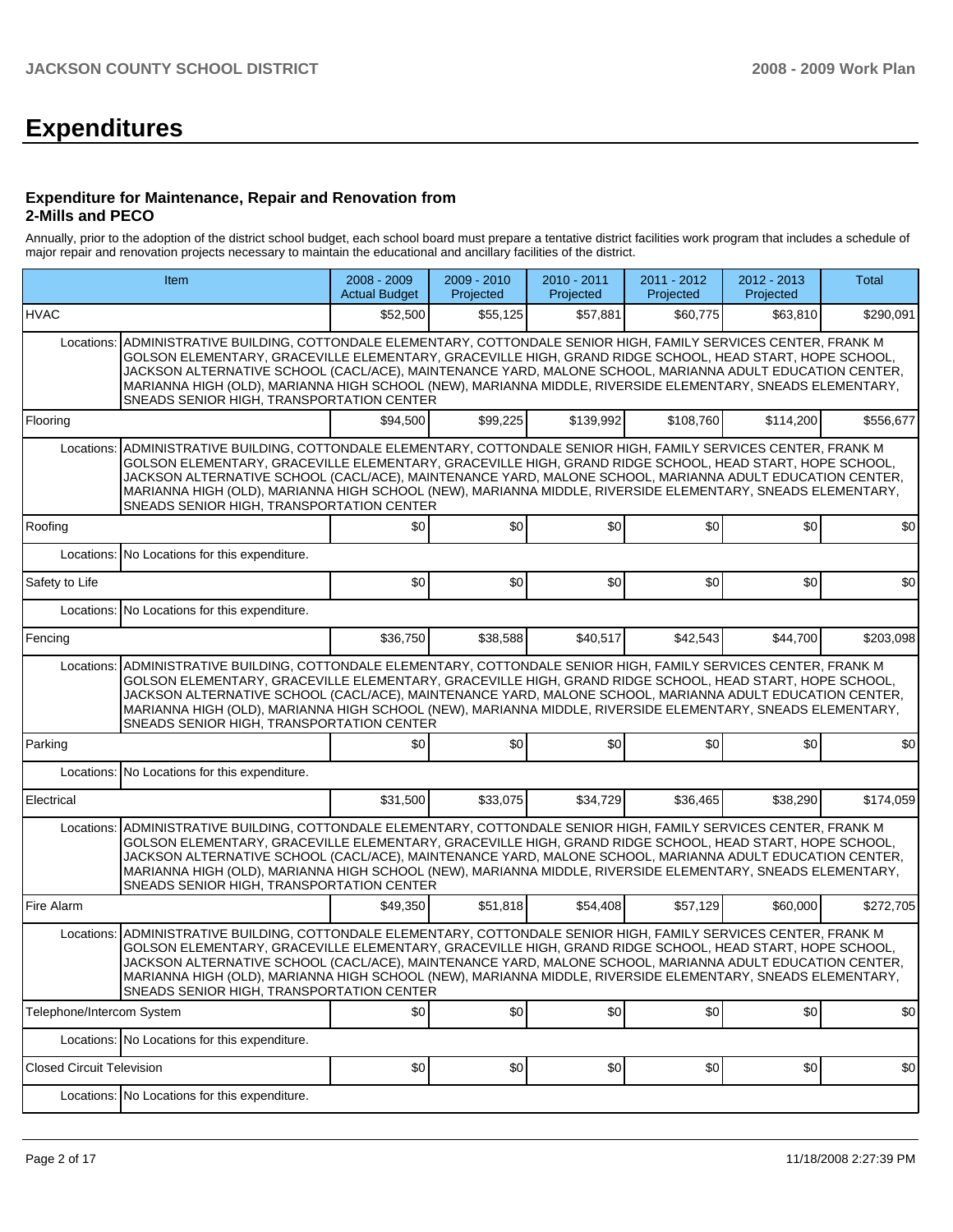| l Paint            |                                                                                                                                                                                                                                                                                                                                                                                                                                                                                                      | \$26,250  | \$27,563  | \$28,941         | \$30,388  | \$31.900  | \$145.042   |  |  |  |
|--------------------|------------------------------------------------------------------------------------------------------------------------------------------------------------------------------------------------------------------------------------------------------------------------------------------------------------------------------------------------------------------------------------------------------------------------------------------------------------------------------------------------------|-----------|-----------|------------------|-----------|-----------|-------------|--|--|--|
|                    | Locations: ADMINISTRATIVE BUILDING, COTTONDALE ELEMENTARY, COTTONDALE SENIOR HIGH, FAMILY SERVICES CENTER, FRANK M<br>GOLSON ELEMENTARY, GRACEVILLE ELEMENTARY, GRACEVILLE HIGH, GRAND RIDGE SCHOOL, HEAD START, HOPE SCHOOL,<br>JACKSON ALTERNATIVE SCHOOL (CACL/ACE), MAINTENANCE YARD, MALONE SCHOOL, MARIANNA ADULT EDUCATION CENTER,<br>MARIANNA HIGH (OLD), MARIANNA HIGH SCHOOL (NEW), MARIANNA MIDDLE, RIVERSIDE ELEMENTARY, SNEADS ELEMENTARY,<br>SNEADS SENIOR HIGH, TRANSPORTATION CENTER |           |           |                  |           |           |             |  |  |  |
| Maintenance/Repair |                                                                                                                                                                                                                                                                                                                                                                                                                                                                                                      | <b>SO</b> | \$0       | \$0 <sub>1</sub> | \$0       | \$0       | \$0         |  |  |  |
|                    | Locations: No Locations for this expenditure.                                                                                                                                                                                                                                                                                                                                                                                                                                                        |           |           |                  |           |           |             |  |  |  |
|                    | Sub Total:                                                                                                                                                                                                                                                                                                                                                                                                                                                                                           | \$290,850 | \$305,394 | \$356,468        | \$336,060 | \$352,900 | \$1,641,672 |  |  |  |

| PECO Maintenance Expenditures | \$1,866,945 | \$532,141 | \$712.195  | \$673,690 | \$671,339 | \$4,456,310 |
|-------------------------------|-------------|-----------|------------|-----------|-----------|-------------|
| Two Mill Sub Total: I         | \$0 I       | \$78,644  | (\$35,065) | (\$935)   | \$35,061  | \$77,705    |

| <b>Other Items</b>                                                                                                                                                                                                                                                                                                                                                                                                                                                                                  | 2008 - 2009<br><b>Actual Budget</b> | 2009 - 2010<br>Projected | 2010 - 2011<br>Projected | 2011 - 2012<br>Projected | 2012 - 2013<br>Projected | <b>Total</b> |  |  |  |
|-----------------------------------------------------------------------------------------------------------------------------------------------------------------------------------------------------------------------------------------------------------------------------------------------------------------------------------------------------------------------------------------------------------------------------------------------------------------------------------------------------|-------------------------------------|--------------------------|--------------------------|--------------------------|--------------------------|--------------|--|--|--|
| PECO Proj. #4396- salaries and materials-SAFETY<br><b>TO LIFE</b>                                                                                                                                                                                                                                                                                                                                                                                                                                   | \$60,900                            | \$63,945                 | \$67,142                 | \$70,499                 | \$74,000                 | \$336,486    |  |  |  |
| Locations ADMINISTRATIVE BUILDING, COTTONDALE ELEMENTARY, COTTONDALE SENIOR HIGH, FAMILY SERVICES CENTER, FRANK M<br>GOLSON ELEMENTARY, GRACEVILLE ELEMENTARY, GRACEVILLE HIGH, GRAND RIDGE SCHOOL, HEAD START, HOPE SCHOOL,<br>JACKSON ALTERNATIVE SCHOOL (CACL/ACE), MAINTENANCE YARD, MALONE SCHOOL, MARIANNA ADULT EDUCATION<br>CENTER, MARIANNA HIGH (OLD), MARIANNA HIGH SCHOOL (NEW), MARIANNA MIDDLE, RIVERSIDE ELEMENTARY, SNEADS<br>ELEMENTARY, SNEADS SENIOR HIGH, TRANSPORTATION CENTER |                                     |                          |                          |                          |                          |              |  |  |  |
| PECO Proj. #1396-Salaries County Wide Maint.and<br>materials for general roof repair, HVAC repair,<br>electrical, plumbing, safety-to-life ect.                                                                                                                                                                                                                                                                                                                                                     | \$177,450                           | \$186,323                | \$195,639                | \$205,421                | \$215,700                | \$980,533    |  |  |  |
| Locations ADMINISTRATIVE BUILDING, COTTONDALE ELEMENTARY, COTTONDALE SENIOR HIGH, FAMILY SERVICES CENTER, FRANK M<br>GOLSON ELEMENTARY. GRACEVILLE ELEMENTARY. GRACEVILLE HIGH. GRAND RIDGE SCHOOL. HEAD START. HOPE SCHOOL.<br>JACKSON ALTERNATIVE SCHOOL (CACL/ACE), MAINTENANCE YARD, MALONE SCHOOL, MARIANNA ADULT EDUCATION<br>CENTER, MARIANNA HIGH (OLD), MARIANNA HIGH SCHOOL (NEW), MARIANNA MIDDLE, RIVERSIDE ELEMENTARY, SNEADS<br>ELEMENTARY, SNEADS SENIOR HIGH, TRANSPORTATION CENTER |                                     |                          |                          |                          |                          |              |  |  |  |
| PECO Proj #9396- Doors/exit devices                                                                                                                                                                                                                                                                                                                                                                                                                                                                 | \$21,000                            | \$22,050                 | \$23,153                 | \$24,310                 | \$25,500                 | \$116,013    |  |  |  |
| Locations ADMINISTRATIVE BUILDING, COTTONDALE ELEMENTARY, COTTONDALE SENIOR HIGH, FAMILY SERVICES CENTER, FRANK M<br>GOLSON ELEMENTARY, GRACEVILLE ELEMENTARY, GRACEVILLE HIGH, GRAND RIDGE SCHOOL, HEAD START, HOPE SCHOOL,<br>JACKSON ALTERNATIVE SCHOOL (CACL/ACE), MAINTENANCE YARD, MALONE SCHOOL, MARIANNA ADULT EDUCATION<br>CENTER, MARIANNA HIGH (OLD), MARIANNA HIGH SCHOOL (NEW), MARIANNA MIDDLE, RIVERSIDE ELEMENTARY, SNEADS<br>ELEMENTARY, SNEADS SENIOR HIGH, TRANSPORTATION CENTER |                                     |                          |                          |                          |                          |              |  |  |  |
| PECO Proj # 7410-Handicap access/canopies                                                                                                                                                                                                                                                                                                                                                                                                                                                           | \$10,500                            | \$11,023                 | \$11,575                 | \$12,155                 | \$12,800                 | \$58,053     |  |  |  |
| Locations ADMINISTRATIVE BUILDING, COTTONDALE ELEMENTARY, COTTONDALE SENIOR HIGH, FAMILY SERVICES CENTER, FRANK M<br>GOLSON ELEMENTARY, GRACEVILLE ELEMENTARY, GRACEVILLE HIGH, GRAND RIDGE SCHOOL, HEAD START, HOPE SCHOOL,<br>JACKSON ALTERNATIVE SCHOOL (CACL/ACE). MAINTENANCE YARD. MALONE SCHOOL. MARIANNA ADULT EDUCATION<br>CENTER, MARIANNA HIGH (OLD), MARIANNA HIGH SCHOOL (NEW), MARIANNA MIDDLE, RIVERSIDE ELEMENTARY, SNEADS<br>ELEMENTARY, SNEADS SENIOR HIGH, TRANSPORTATION CENTER |                                     |                          |                          |                          |                          |              |  |  |  |
| PECO Proj #7396 Plumbing                                                                                                                                                                                                                                                                                                                                                                                                                                                                            | \$21.000                            | \$22,050                 | \$23,153                 | \$24,310                 | \$25,500                 | \$116,013    |  |  |  |
| Locations ADMINISTRATIVE BUILDING, COTTONDALE ELEMENTARY, COTTONDALE SENIOR HIGH, FAMILY SERVICES CENTER, FRANK M<br>GOLSON ELEMENTARY, GRACEVILLE ELEMENTARY, GRACEVILLE HIGH, GRAND RIDGE SCHOOL, HEAD START, HOPE SCHOOL,<br>JACKSON ALTERNATIVE SCHOOL (CACL/ACE), MAINTENANCE YARD, MALONE SCHOOL, MARIANNA ADULT EDUCATION<br>CENTER, MARIANNA HIGH (OLD), MARIANNA HIGH SCHOOL (NEW), MARIANNA MIDDLE, RIVERSIDE ELEMENTARY, SNEADS<br>ELEMENTARY, SNEADS SENIOR HIGH, TRANSPORTATION CENTER |                                     |                          |                          |                          |                          |              |  |  |  |
| PECO MRR # 9539 MALONE GYM RENOVATION                                                                                                                                                                                                                                                                                                                                                                                                                                                               | \$814,823                           | \$0                      | \$0                      | \$0                      | \$0                      | \$814,823    |  |  |  |
| Locations MALONE SCHOOL                                                                                                                                                                                                                                                                                                                                                                                                                                                                             |                                     |                          |                          |                          |                          |              |  |  |  |
| PECO MMR#9950 OLD CAFETERIA                                                                                                                                                                                                                                                                                                                                                                                                                                                                         | \$85.085                            | \$0                      | \$0                      | \$0                      | \$0                      | \$85,085     |  |  |  |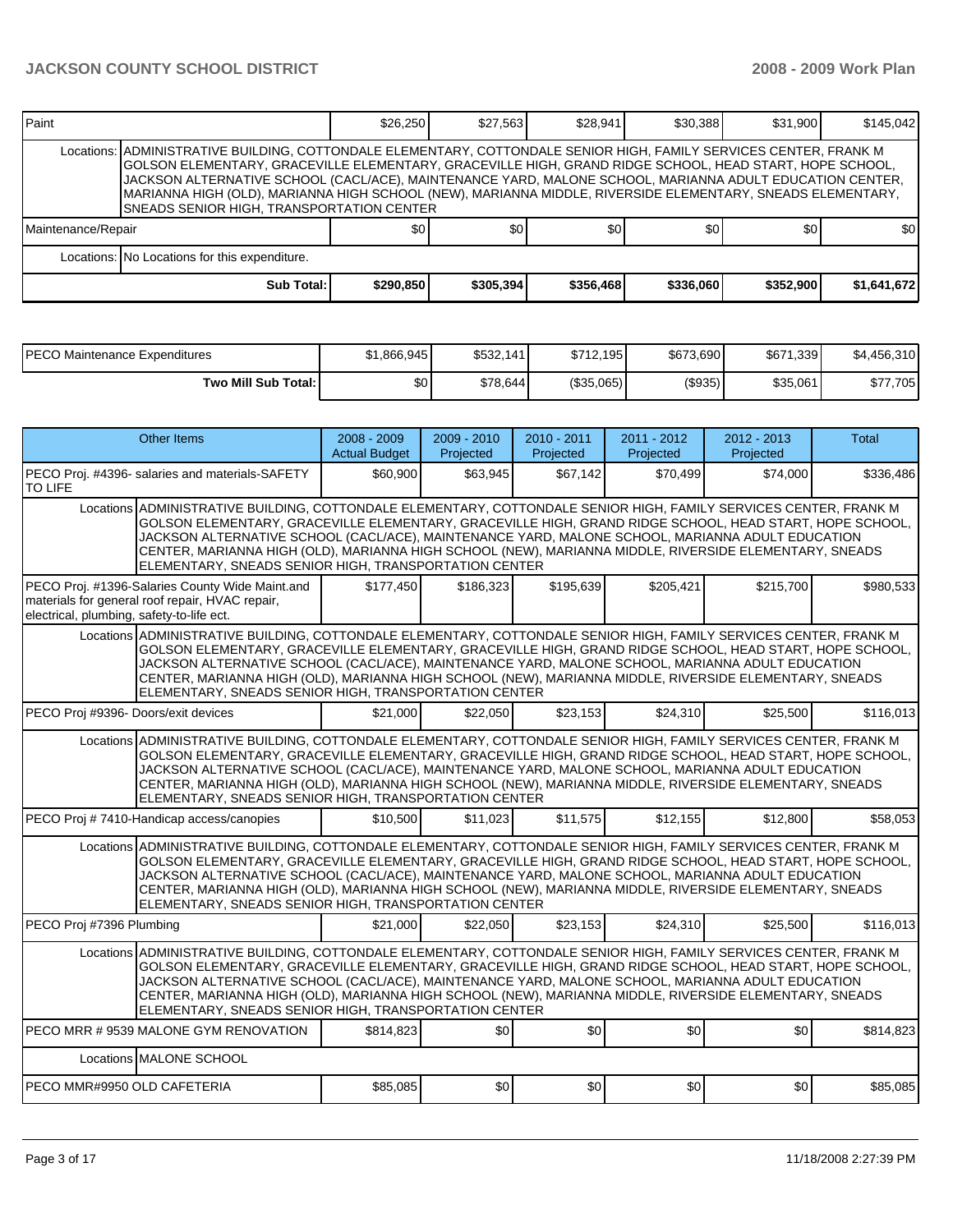|                                | Locations FRANK M GOLSON ELEMENTARY |             |           |           |           |           |             |  |  |
|--------------------------------|-------------------------------------|-------------|-----------|-----------|-----------|-----------|-------------|--|--|
| IPECO MMR-RENOV. AG. BLDG. SHS |                                     | \$385,337   | \$٥١      | \$0       | \$0       | \$0       | \$385,337   |  |  |
|                                | Locations SNEADS SENIOR HIGH        |             |           |           |           |           |             |  |  |
|                                | Total:                              | \$1,866,945 | \$610,785 | \$677,130 | \$672,755 | \$706,400 | \$4,534,015 |  |  |

## **Local Two Mill Expenditure For Maintenance, Repair and Renovation**

Anticipated expenditures expected from local funding sources over the years covered by the current work plan.

| Item                                    | 2008 - 2009<br><b>Actual Budget</b> | $2009 - 2010$<br>Projected | 2010 - 2011<br>Projected | 2011 - 2012<br>Projected | 2012 - 2013<br>Projected | Total    |
|-----------------------------------------|-------------------------------------|----------------------------|--------------------------|--------------------------|--------------------------|----------|
| Remaining Maint and Repair from 2 Mills | \$0                                 | \$78,644                   | (\$35,065)               | (\$935)                  | \$35,061                 | \$77,705 |
| Maintenance/Repair Salaries             | \$0                                 | \$0                        | \$0                      | \$0                      | \$0                      | \$0      |
| <b>School Bus Purchases</b>             | \$0                                 | \$0                        | \$0                      | \$0                      | \$0                      | \$0      |
| <b>Other Vehicle Purchases</b>          | \$0                                 | \$0                        | \$0                      | \$0                      | \$0                      | \$0      |
| Capital Outlay Equipment                | \$0                                 | \$0                        | \$0                      | \$0                      | \$0                      | \$0      |
| <b>Rent/Lease Payments</b>              | \$0                                 | \$0                        | \$0                      | \$0                      | \$0                      | \$0      |
| ICOP Debt Service                       | \$0                                 | \$0                        | \$0                      | \$0                      | \$0                      | \$0      |
| Rent/Lease Relocatables                 | \$0                                 | \$0                        | \$0                      | \$0                      | \$0                      | \$0      |
| <b>Environmental Problems</b>           | \$0                                 | \$0                        | \$0                      | \$0                      | \$0                      | \$0      |
| s.1011.14 Debt Service                  | \$0                                 | \$0                        | \$0                      | \$0                      | \$0                      | \$0      |
| <b>Special Facilities Account</b>       | \$0                                 | \$0                        | \$0                      | \$0                      | \$0                      | \$0      |
| <b>Local Expenditure Totals:</b>        | \$0                                 | \$78,644                   | (\$35,065)               | (\$935)                  | \$35,061                 | \$77,705 |

## **Revenue**

## **2 Mill Revenue Source**

Schedule of Estimated Capital Outlay Revenue from each currently approved source which is estimated to be available for expenditures on the projects included in the tentative district facilities work program. All amounts are NET after considering carryover balances, interest earned, new COP's, 1011.14 and 1011.15 loans, etc. Districts cannot use 2-Mill funds for salaries except for those explicitly associated with maintenance/repair projects. (1011.71 (5), F.S.)

| <b>Item</b>                                                                      | Fund | $2008 - 2009$<br><b>Actual Value</b> | $2009 - 2010$<br>Projected | $2010 - 2011$<br>Projected | $2011 - 2012$<br>Projected | $2012 - 2013$<br>Projected | <b>Total</b>    |
|----------------------------------------------------------------------------------|------|--------------------------------------|----------------------------|----------------------------|----------------------------|----------------------------|-----------------|
| (1) Non-exempt property<br>lassessed valuation                                   |      | \$1,563,256,991                      | \$1,676,965,368            | \$1,811,625,049            | \$2,019,455,834            | \$2,218,927,272            | \$9,290,230,514 |
| (2) The Millege projected for<br>discretionary capital outlay per<br>ls.1011.71  |      | 0.00                                 | 0.00                       | 0.00                       | 0.00                       | 0.00                       |                 |
| $(3)$ Full value of the 2-Mill<br>discretionary capital outlay per<br>ls.1011.71 |      | \$2,598,915                          | \$2,787,955                | \$3,011,827                | \$3,357,345                | \$3,688,967                | \$15,445,009    |
| $(4)$ Value of the portion of the 2-<br>Mills ACTUALLY levied                    | 370  | \$0                                  | \$0                        | \$0                        | \$0                        | \$0                        | \$0             |
| $(5)$ Difference of lines $(3)$ and $(4)$                                        |      | \$2,598,915                          | \$2,787,955                | \$3,011,827                | \$3,357,345                | \$3,688,967                | \$15,445,009    |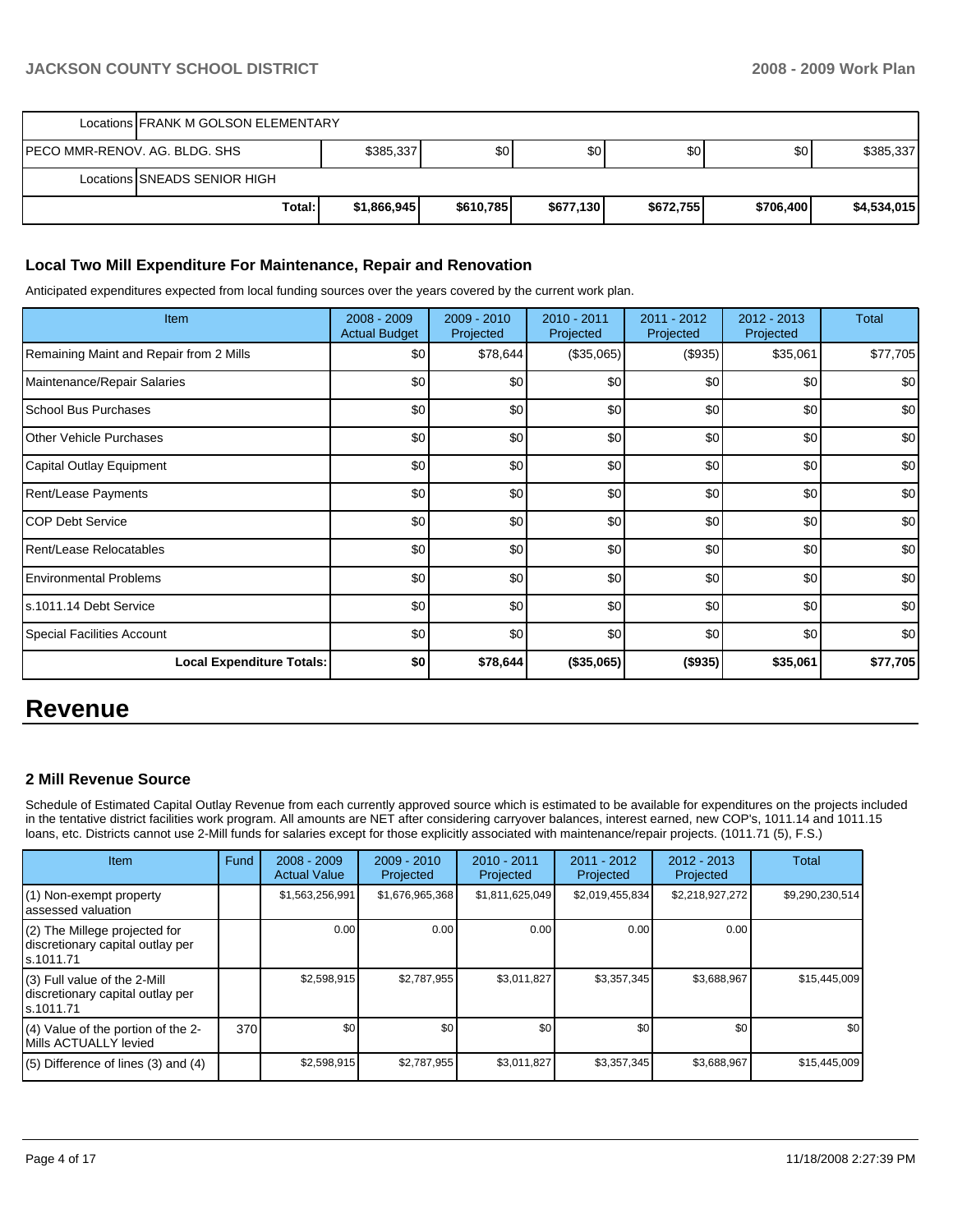## **PECO Revenue Source**

The figure in the row designated "PECO Maintenance" will be subtracted from funds available for new construction because PECO maintenance dollars cannot be used for new construction.

| Item                          | Fund  | $2008 - 2009$<br><b>Actual Budget</b> | $2009 - 2010$<br>Projected | $2010 - 2011$<br>Projected | 2011 - 2012<br>Projected | $2012 - 2013$<br>Projected | Total       |
|-------------------------------|-------|---------------------------------------|----------------------------|----------------------------|--------------------------|----------------------------|-------------|
| PECO New Construction         | 340 l | \$344.503                             | \$0                        | \$77.628                   | \$237.321                | \$94.866                   | \$754,318   |
| PECO Maintenance Expenditures |       | \$1.866.945                           | \$532.141                  | \$712.195                  | \$673.690                | \$671.339                  | \$4,456,310 |
|                               |       | \$2,211,448                           | \$532,141                  | \$789.823                  | \$911.011                | \$766,205                  | \$5,210,628 |

## **CO & DS Revenue Source**

Revenue from Capital Outlay and Debt Service funds.

| <b>Item</b>                                     | Fund | $2008 - 2009$<br><b>Actual Budget</b> | $2009 - 2010$<br>Projected | $2010 - 2011$<br>Projected | 2011 - 2012<br>Projected | $2012 - 2013$<br>Projected | Total     |
|-------------------------------------------------|------|---------------------------------------|----------------------------|----------------------------|--------------------------|----------------------------|-----------|
| CO & DS Cash Flow-through<br><b>Distributed</b> | 360  | \$40,002                              | \$40.002                   | \$40.002                   | \$40.002                 | \$40,002                   | \$200,010 |
| CO & DS Interest on<br>Undistributed CO         | 360  | \$6,681                               | \$6.681                    | \$6,681                    | \$6.681                  | \$6,681                    | \$33,405  |
|                                                 |      | \$46,683                              | \$46,683                   | \$46,683                   | \$46,683                 | \$46,683                   | \$233,415 |

## **Fair Share Revenue Source**

All legally binding commitments for proportionate fair-share mitigation for impacts on public school facilities must be included in the 5-year district work program.

Nothing reported for this section.

## **Sales Surtax Referendum**

Specific information about any referendum for a 1-cent or ½-cent surtax referendum during the previous year.

Did the school district hold a surtax referendum during the past fiscal year 2007 - 2008? No

## **Additional Revenue Source**

Any additional revenue sources

| Item                                                                                                   | $2008 - 2009$<br><b>Actual Value</b> | $2009 - 2010$<br>Projected | $2010 - 2011$<br>Projected | $2011 - 2012$<br>Projected | $2012 - 2013$<br>Projected | Total |
|--------------------------------------------------------------------------------------------------------|--------------------------------------|----------------------------|----------------------------|----------------------------|----------------------------|-------|
| Proceeds from a s.1011.14/15 F.S. Loans                                                                | \$0                                  | \$0 <sub>1</sub>           | \$0                        | \$0                        | \$0                        | \$0   |
| District Bonds - Voted local bond<br>referendum proceeds per s.9, Art VII<br><b>State Constitution</b> | \$0                                  | \$0                        | \$0                        | \$0                        | \$0                        | \$0   |
| Proceeds from Special Act Bonds                                                                        | \$0                                  | \$0                        | \$0                        | \$0                        | \$0                        | \$0   |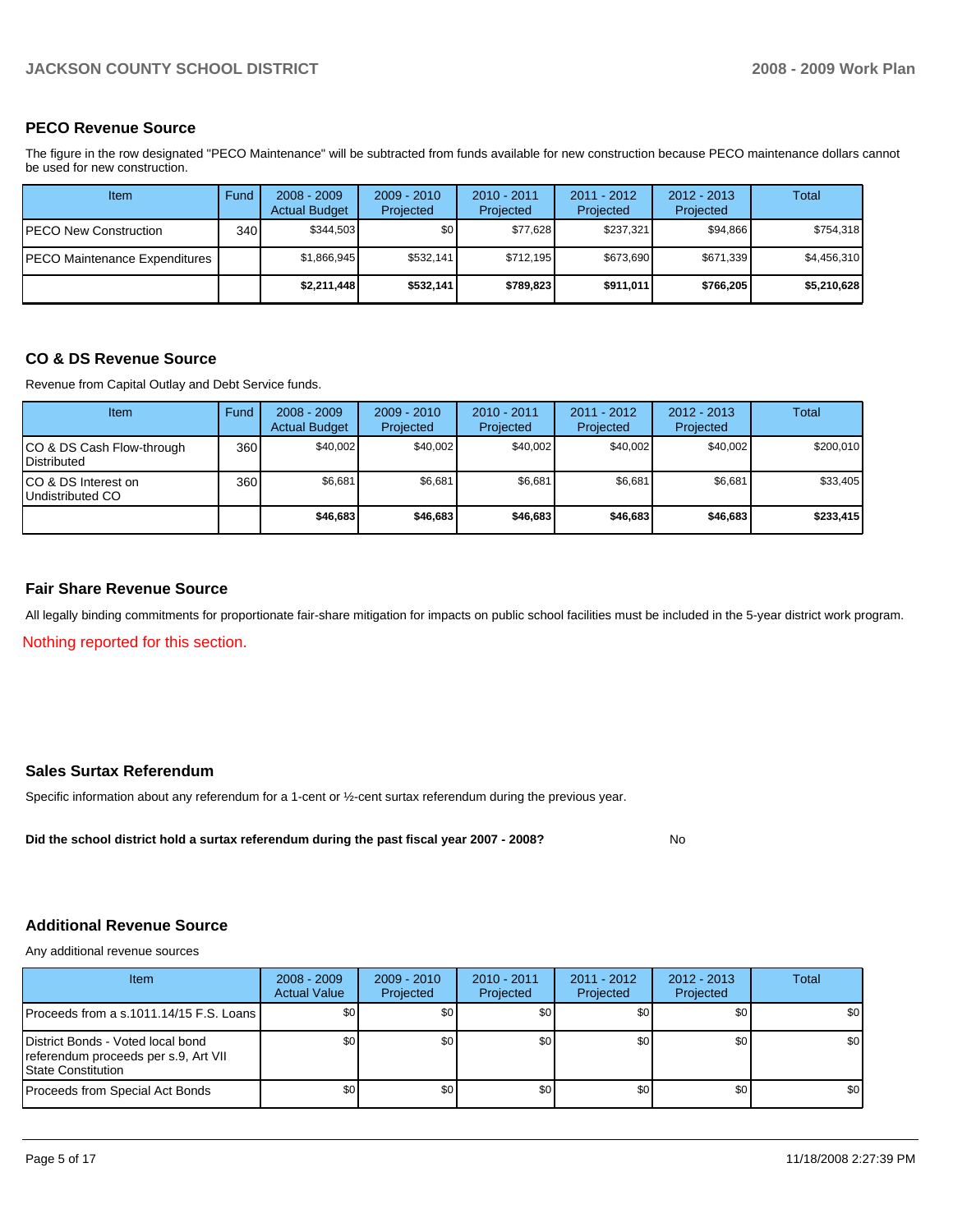| Estimated Revenue from CO & DS Bond<br>Sale                                         | \$0         | \$0         | \$0         | \$0         | \$0         | \$0          |
|-------------------------------------------------------------------------------------|-------------|-------------|-------------|-------------|-------------|--------------|
| Proceeds from Voted Capital<br>Improvements millage                                 | \$0         | \$0         | \$0         | \$0         | \$0         | \$0          |
| Other Revenue for Other Capital Projects                                            | \$0         | \$0         | \$0         | \$0         | \$0         | \$0          |
| Proceeds from 1/2 cent sales surtax<br>authorized by school board                   | \$2,100,000 | \$2,100,000 | \$2,100,000 | \$2,100,000 | \$2,100,000 | \$10,500,000 |
| Proceeds from local governmental<br>infrastructure sales surtax                     | \$0         | \$0         | \$0         | \$0         | \$0         | \$0          |
| Proceeds from Certificates of<br>Participation (COP's) Sale                         | \$0         | \$0         | \$0         | \$0         | \$0         | \$0          |
| Classrooms First Bond proceeds amount<br>authorized in FY 1997-98                   | \$0         | \$0         | \$0         | \$0         | \$0         | \$0          |
| Classrooms for Kids                                                                 | \$2,404,806 | \$0         | \$0         | \$0         | \$0         | \$2,404,806  |
| <b>District Equity Recognition</b>                                                  | \$0         | \$0         | \$0         | \$0         | \$0         | \$0          |
| <b>Federal Grants</b>                                                               | \$0         | \$0         | \$0         | \$0         | \$0         | \$0          |
| Proportionate share mitigation (actual<br>cash revenue only, not in kind donations) | \$0         | \$0         | \$0         | \$0         | \$0         | \$0          |
| Impact fees received                                                                | \$0         | \$0         | \$0         | \$0         | \$0         | \$0          |
| Private donations                                                                   | \$0         | \$0         | \$0         | \$0         | \$0         | \$0          |
| Grants from local governments or not-for-<br>profit organizations                   | \$0         | \$0         | \$0         | \$0         | \$0         | \$0          |
| Interest, Including Profit On Investment                                            | \$0         | \$0         | \$0         | \$0         | \$0         | \$0          |
| Revenue from Bonds pledging proceeds<br>from 1 cent or 1/2 cent Sales Surtax        | \$0         | \$0         | \$0         | \$0         | \$0         | \$0          |
| Fund Balance Carried Forward                                                        | \$4,865,809 | \$0         | \$0         | \$0         | \$0         | \$4,865,809  |
| Obligated Fund Balance Carried Forward                                              | (\$241,381) | \$0         | \$0         | \$0         | \$0         | (\$241,381)  |
| <b>Special Facilities Account</b>                                                   | \$0         | \$0         | \$0         | \$0         | \$0         | \$0          |
| One Cent - 1/2 Cent Sales Surtax Debt<br>Service                                    | \$0         | \$0         | \$0         | \$0         | \$0         | \$0          |
| <b>Subtotal</b>                                                                     | \$9,129,234 | \$2,100,000 | \$2,100,000 | \$2,100,000 | \$2,100,000 | \$17,529,234 |

## **Total Revenue Summary**

| <b>Item Name</b>                                               | $2008 - 2009$<br><b>Budget</b> | $2009 - 2010$<br>Projected | $2010 - 2011$<br>Projected | 2011 - 2012<br>Projected | $2012 - 2013$<br>Projected | <b>Five Year Total</b> |
|----------------------------------------------------------------|--------------------------------|----------------------------|----------------------------|--------------------------|----------------------------|------------------------|
| Local Two Mill Discretionary Capital<br>Outlay Revenue         | \$0 <sub>1</sub>               | \$0 <sub>1</sub>           | \$0                        | \$0                      | \$0                        | \$0 <sub>1</sub>       |
| IPECO and 2 Mill Maint and Other 2 Mill<br><b>Expenditures</b> | \$0 <sub>1</sub>               | (\$78,644)                 | \$35,065                   | \$935                    | (\$35,061)                 | $(\$77,705)$           |
| IPECO Maintenance Revenue                                      | \$1,866,945                    | \$532.141                  | \$712.195                  | \$673.690                | \$671.339                  | \$4,456,310            |
| <b>Available 2 Mill for New Construction</b>                   | \$O                            | (\$78,644)                 | \$35,065                   | \$935                    | (\$35,061)                 | (\$77,705)             |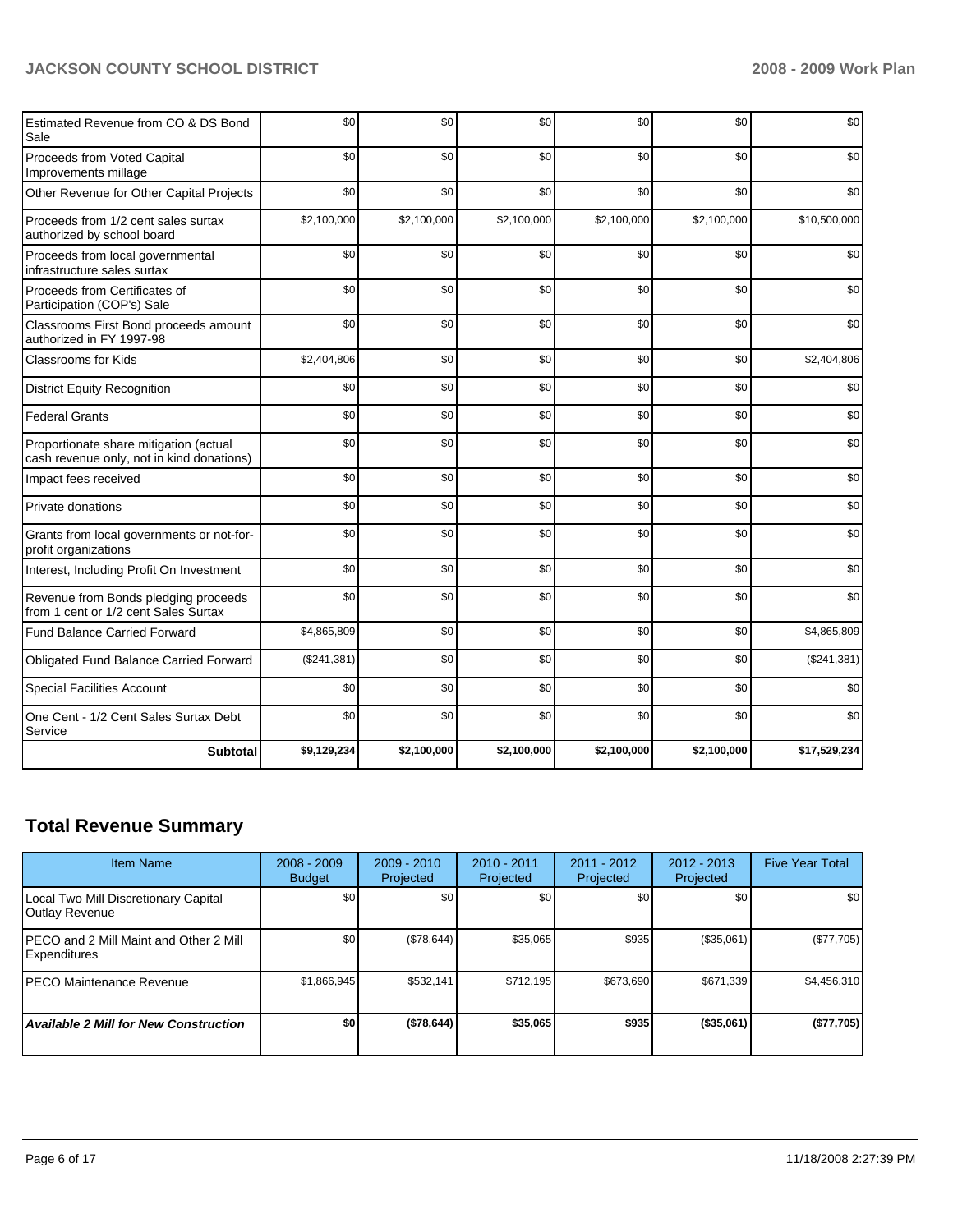| <b>Item Name</b>                 | $2008 - 2009$<br><b>Budget</b> | $2009 - 2010$<br>Projected | $2010 - 2011$<br>Projected | $2011 - 2012$<br>Projected | $2012 - 2013$<br>Projected | <b>Five Year Total</b> |
|----------------------------------|--------------------------------|----------------------------|----------------------------|----------------------------|----------------------------|------------------------|
| CO & DS Revenue                  | \$46,683                       | \$46,683                   | \$46,683                   | \$46,683                   | \$46,683                   | \$233,415              |
| PECO New Construction Revenue    | \$344,503                      | \$0                        | \$77,628                   | \$237,321                  | \$94.866                   | \$754,318              |
| Other/Additional Revenue         | \$9,129,234                    | \$2,100,000                | \$2,100,000                | \$2,100,000                | \$2,100,000                | \$17,529,234           |
| <b>Total Additional Revenuel</b> | \$9,520,420                    | \$2,146,683                | \$2,224,311                | \$2,384,004                | \$2,241,549                | \$18,516,967           |
| <b>Total Available Revenue</b>   | \$9,520,420                    | \$2.068.039                | \$2,259,376                | \$2,384,939                | \$2,206,488                | \$18,439,262           |

# **Project Schedules**

## **Capacity Project Schedules**

A schedule of capital outlay projects necessary to ensure the availability of satisfactory classrooms for the projected student enrollment in K-12 programs.

| <b>Project Description</b>   | Location                                                            |                          | 2008 - 2009    | 2009 - 2010 | 2010 - 2011 | 2011 - 2012 | 2012 - 2013 | <b>Total</b>   | Funded |
|------------------------------|---------------------------------------------------------------------|--------------------------|----------------|-------------|-------------|-------------|-------------|----------------|--------|
| 2 relocateable<br>classrooms | <b>SNEADS</b><br><b>ELEMENTARY</b>                                  | Planned<br>Cost:         | \$154,000      | \$0         | \$0         | \$0         | \$0         | \$154,000 Yes  |        |
|                              |                                                                     | <b>Student Stations:</b> | 44             | $\Omega$    | $\mathbf 0$ | 0           | $\Omega$    | 44             |        |
|                              |                                                                     | <b>Total Classrooms:</b> | $\overline{2}$ | $\Omega$    | $\mathbf 0$ | 0           | $\Omega$    | $\overline{2}$ |        |
|                              |                                                                     | Gross Sq Ft:             | 85             | $\Omega$    | $\mathbf 0$ | 0           | $\Omega$    | 85             |        |
| 2 relocatable<br>classrooms  | <b>RIVERSIDE</b><br><b>ELEMENTARY</b>                               | Planned<br>Cost:         | \$154,000      | \$0         | \$0         | \$0         | \$0         | \$154,000 Yes  |        |
|                              |                                                                     | <b>Student Stations:</b> | 44             | $\mathbf 0$ | $\mathbf 0$ | $\Omega$    | $\Omega$    | 44             |        |
|                              |                                                                     | <b>Total Classrooms:</b> | $\overline{2}$ | $\Omega$    | $\mathbf 0$ | $\Omega$    | $\Omega$    | 2              |        |
|                              |                                                                     | Gross Sq Ft:             | 85             | $\Omega$    | $\mathbf 0$ | 0           | $\Omega$    | 85             |        |
| 1 relocatable<br>classroom   | <b>JACKSON</b><br><b>ALTERNATIVE</b><br><b>SCHOOL</b><br>(CACL/ACE) | Planned<br>Cost:         | \$77,000       | \$0         | \$0         | \$0         | \$0         | \$77,000 Yes   |        |
|                              |                                                                     | <b>Student Stations:</b> | 22             | $\mathbf 0$ | $\mathbf 0$ | $\mathbf 0$ | $\mathbf 0$ | 22             |        |
|                              |                                                                     | <b>Total Classrooms:</b> | 1              | $\mathbf 0$ | $\mathbf 0$ | $\Omega$    | $\Omega$    |                |        |
|                              |                                                                     | Gross Sq Ft:             | 85             | 0           | $\mathbf 0$ | $\Omega$    | $\Omega$    | 85             |        |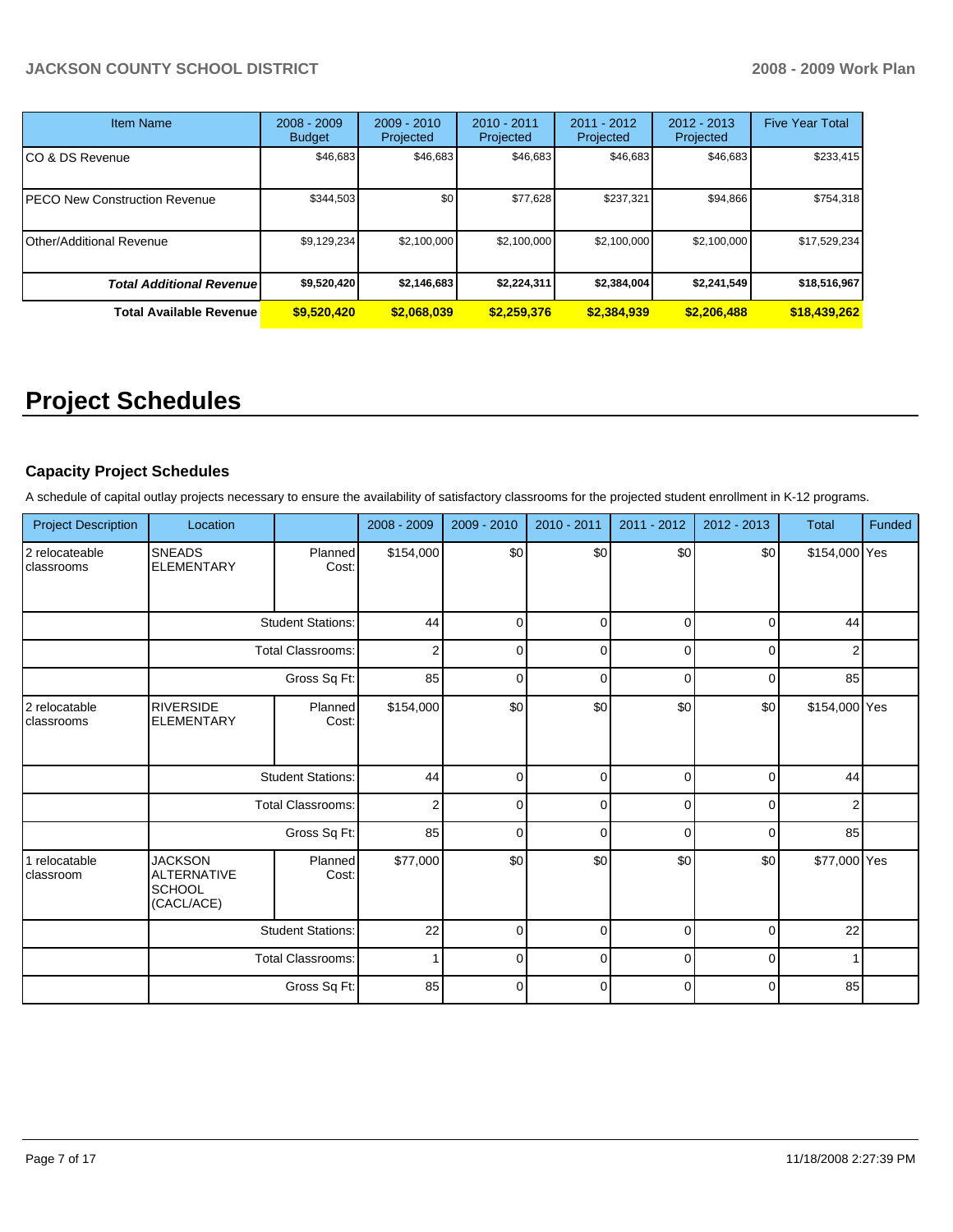| <b>Planned Cost:</b>     | \$385,000  | \$0 | \$0 | \$0 | \$0 | \$385,000 |
|--------------------------|------------|-----|-----|-----|-----|-----------|
| <b>Student Stations:</b> | 110        |     |     |     |     | 110       |
| <b>Total Classrooms:</b> |            |     |     |     |     |           |
| Gross Sq Ft:             | <b>255</b> |     |     |     |     | 255       |

## **Other Project Schedules**

Major renovations, remodeling, and additions of capital outlay projects that do not add capacity to schools.

| <b>Project Description</b>                                                                       | Location                                 | 2008 - 2009<br><b>Actual Budget</b> | $2009 - 2010$<br>Projected | 2010 - 2011<br>Projected | 2011 - 2012<br>Projected | $2012 - 2013$<br>Projected | <b>Total</b>    | <b>Funded</b> |
|--------------------------------------------------------------------------------------------------|------------------------------------------|-------------------------------------|----------------------------|--------------------------|--------------------------|----------------------------|-----------------|---------------|
| New Weight<br>Room/Wrestling/storage/locker<br>s-restroom/showers Building                       | <b>MARIANNA HIGH</b><br>SCHOOL (NEW)     | \$952,600                           | \$0                        | \$0                      | \$0                      | \$0                        | \$952,600 Yes   |               |
| Ag parcel development to<br>include barn-1/2 CENT<br><b>SURTAX ONLY</b>                          | <b>MARIANNA HIGH</b><br>SCHOOL (NEW)     | \$50,000                            | \$0                        | \$0                      | \$0                      | \$0                        | \$50,000 Yes    |               |
| HVAC REPLACEMENT - PROJ<br>9950-PHASE I-GES,<br><b>SES,OMHS(OTHER EXPEND.</b><br>IN PECO MAINT)  | Location not specified                   | \$880,000                           | \$0                        | \$0                      | \$0                      | \$0                        | \$880,000 Yes   |               |
| <b>LIGHTING RETROFIT-ALL</b><br>SCHOOLS-                                                         | Location not specified                   | \$1,115,000                         | \$0                        | \$0                      | \$0                      | \$0                        | \$1,115,000 Yes |               |
| <b>RENOVATE GYM TO</b><br>INCLUDE A/C WITH PHASE II<br><b>HVAC</b>                               | <b>MARIANNA MIDDLE</b>                   | \$300,000                           | \$0                        | \$0                      | \$0                      | \$0                        | \$300,000 Yes   |               |
| <b>RENOVATE RESTROOMS</b><br>GES, RES, SES, MMS                                                  | Location not specified                   | \$339,525                           | \$0                        | \$0                      | \$0                      | \$0                        | \$339,525 Yes   |               |
| RENOVATE RMS 135 TO 146<br>OF BLDG #1                                                            | <b>RIVERSIDE</b><br><b>ELEMENTARY</b>    | \$326,004                           | \$0                        | \$0                      | \$0                      | \$0                        | \$326,004 Yes   |               |
| <b>CONSTRUCTION</b><br>CONTINGENCY-LITIGATION<br>1/2 CENT SURTAX                                 | <b>ADMINISTRATIVE</b><br><b>BUILDING</b> | \$750,000                           | \$0                        | \$0                      | \$0                      | \$0                        | \$750,000 Yes   |               |
| UNDETERMINED CO&DS<br>PROJ.-RESERVES                                                             | <b>ADMINISTRATIVE</b><br><b>BUILDING</b> | \$244,875                           | \$47,135                   | \$47,135                 | \$47,135                 | \$47,135                   | \$433,415 Yes   |               |
| <b>RENOVATE FOOD SERVICE</b><br><b>BLDG.- MMS</b>                                                | <b>MARIANNA MIDDLE</b>                   | \$600,000                           | \$0                        | \$0                      | \$0                      | \$0                        | \$600,000 Yes   |               |
| RENOVATE FOOD SERVICE<br>AREA BLDG. #1-RES                                                       | <b>RIVERSIDE</b><br><b>ELEMENTARY</b>    | \$600,000                           | \$0                        | \$0                      | \$0                      | \$0                        | \$600,000 Yes   |               |
| RENOVATE OLD FOOD<br>SERVICE BLDG. -- CHS                                                        | <b>COTTONDALE SENIOR</b><br><b>HIGH</b>  | \$199,757                           | \$0                        | \$0                      | \$0                      | \$0                        | \$199,757 Yes   |               |
| RENOV. EXTERIOR -OLD<br><b>GYM-REPLACE ASBESTOS</b><br><b>SLATE ROOF-REPAIR</b><br><b>FASCIA</b> | <b>SNEADS SENIOR HIGH</b>                | \$285.414                           | \$0                        | \$0                      | \$0                      | \$0                        | \$285,414 Yes   |               |
| <b>RENOVATE AG. BUILDING</b>                                                                     | <b>COTTONDALE SENIOR</b><br><b>HIGH</b>  | \$385,000                           | \$0                        | \$0                      | \$0                      | \$0                        | \$385,000 Yes   |               |
| <b>HVAC PHASE II</b><br>MMS, GOLSON, MALONE                                                      | Location not specified                   | \$961,620                           | \$80,000                   | \$0                      | \$0                      | \$0                        | \$1,041,620 Yes |               |
| <b>HVAC PHASE III-</b><br>CHS, GRS, SHS, ANCILL.                                                 | Location not specified                   | \$0                                 | \$1,520,904                | \$0                      | \$0                      | \$0                        | \$1,520,904 Yes |               |
| <b>MRR PROJECTS AS</b><br>DETERMINED BY THE<br><b>BOARD</b>                                      | Location not specified                   | \$0                                 | \$0                        | \$1,792,241              | \$1,917,804              | \$439,353                  | \$4,149,398 Yes |               |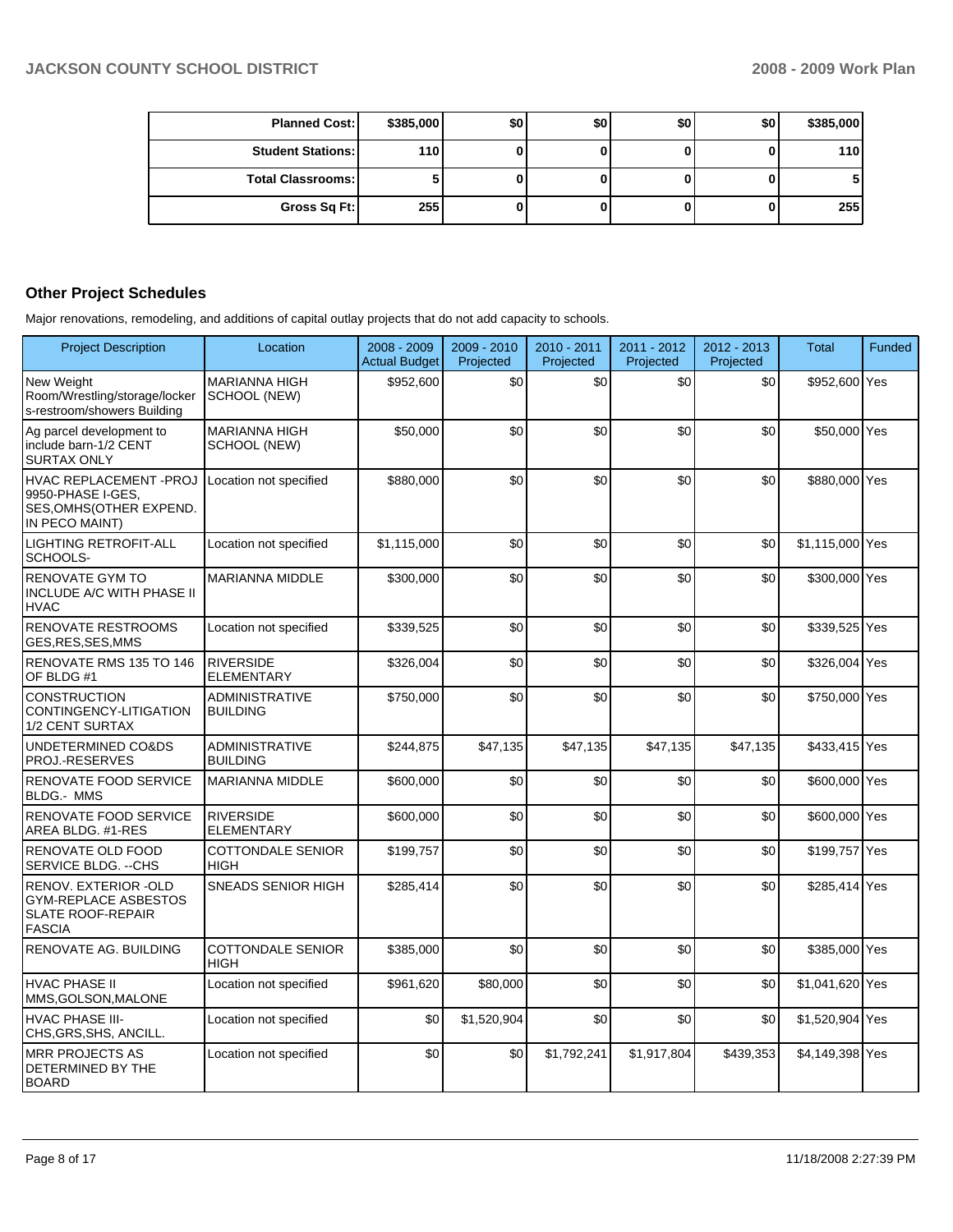| Two New Classrooms | <b>IFRANK M GOLSON</b><br><b>IELEMENTARY</b> | \$0 <sub>1</sub> | \$0              | \$0         | \$0 <sub>1</sub> | \$650,000   | \$650,000 Yes |  |
|--------------------|----------------------------------------------|------------------|------------------|-------------|------------------|-------------|---------------|--|
| Two New Classrooms | <b>RIVERSIDE</b><br><b>IELEMENTARY</b>       | \$0 <sub>1</sub> | \$0 <sub>l</sub> | \$0         | ا 30             | \$650,000   | \$650,000 Yes |  |
|                    |                                              | \$7,989,795      | \$1,648,039      | \$1,839,376 | \$1,964,939      | \$1,786,488 | \$15,228,637  |  |

## **Additional Project Schedules**

Any projects that are not identified in the last approved educational plant survey.

| <b>Project Description</b>           | Location                  | <b>Num</b> | $2008 - 2009$<br>Classroom   Actual Budget | $2009 - 2010$<br>Projected | 2010 - 2011<br>Projected | $2011 - 2012$<br>Projected | 2012 - 2013<br>Projected | Total           | Funded |
|--------------------------------------|---------------------------|------------|--------------------------------------------|----------------------------|--------------------------|----------------------------|--------------------------|-----------------|--------|
| Restrooms and<br>dressing at stadium | <b>GRACEVILLE HIGH</b>    | ٥ı         | \$607,245                                  | \$0                        | \$0                      | \$0                        | \$0                      | \$607,245 Yes   |        |
| <b>ITECHNOLOGY PROJ</b><br>19819     | Location not<br>specified | ٥ı         | \$538,380                                  | \$420,000                  | \$420,000                | \$420,000                  | \$420,000                | \$2,218,380 Yes |        |
|                                      |                           |            | \$1,145,625                                | \$420,000                  | \$420,000                | \$420,000                  | \$420,000                | \$2,825,625     |        |

## **Non Funded Growth Management Project Schedules**

Schedule indicating which projects, due to planned development, that CANNOT be funded from current revenues projected over the next five years.

Nothing reported for this section.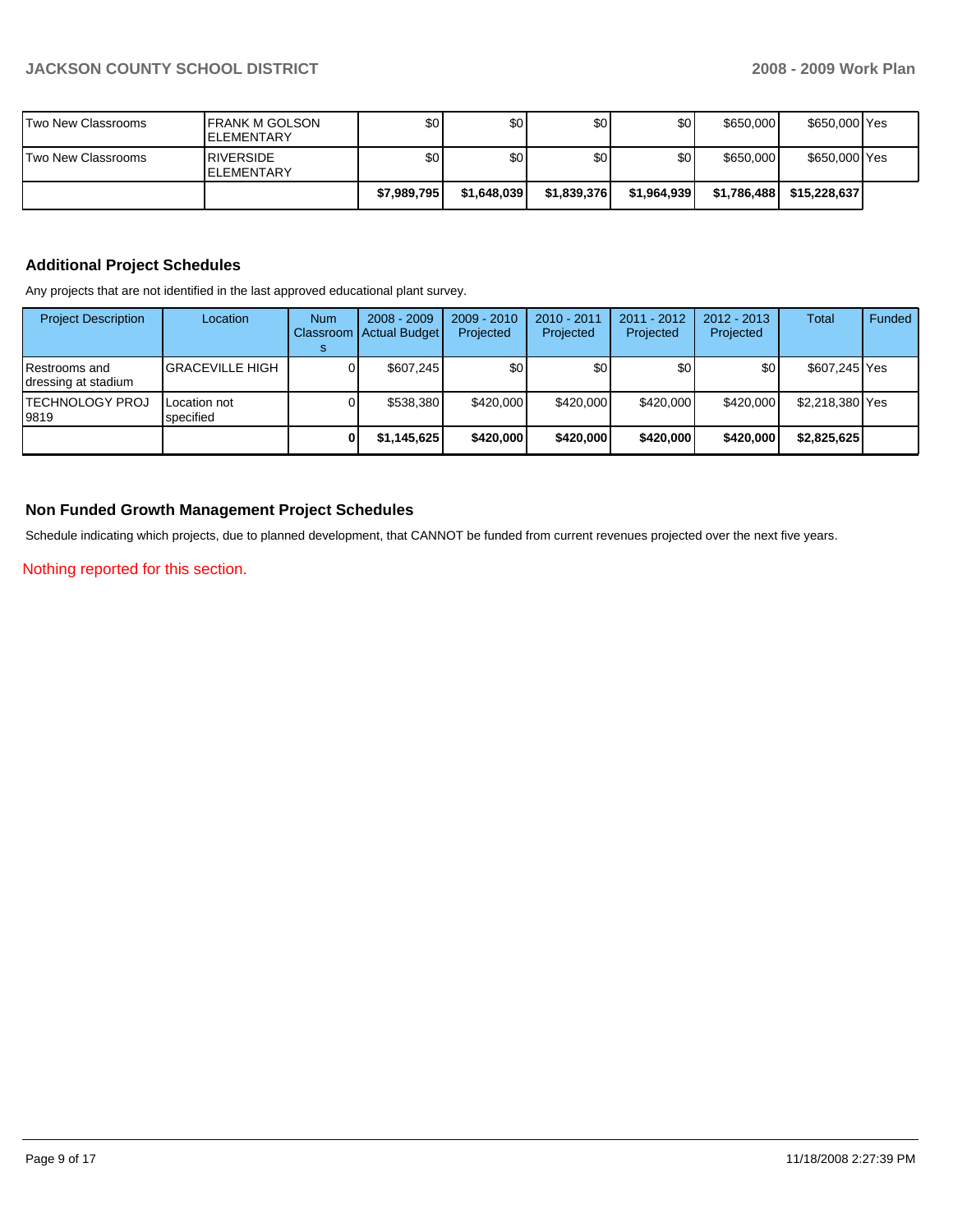## **Capacity Tracking**

| Location                                         | $2008 -$<br>2009 Satis.<br>Stu. Sta. | Actual<br>$2008 -$<br><b>2009 FISH</b><br>Capacity | Actual<br>$2007 -$<br>2008<br><b>COFTE</b> | # Class<br>Rooms | Actual<br>Average<br>$2008 -$<br>2009 Class<br><b>Size</b> | Actual<br>$2008 -$<br>2009<br><b>Utilization</b> | <b>New</b><br>Stu.<br>Capacity | <b>New</b><br>Rooms to<br>be<br>Added/Re<br>moved | Projected<br>$2012 -$<br>2013<br><b>COFTE</b> | Projected<br>$2012 -$<br>2013<br><b>Utilization</b> | Projected<br>$2012 -$<br>2013 Class<br><b>Size</b> |
|--------------------------------------------------|--------------------------------------|----------------------------------------------------|--------------------------------------------|------------------|------------------------------------------------------------|--------------------------------------------------|--------------------------------|---------------------------------------------------|-----------------------------------------------|-----------------------------------------------------|----------------------------------------------------|
| MARIANNA HIGH (OLD)                              | 324                                  | 324                                                | 28                                         | 14               | $\overline{2}$                                             | 9.00%                                            | $\Omega$                       | $\Omega$                                          | 30                                            | 9.00%                                               | $\overline{2}$                                     |
| <b>FRANK M GOLSON</b><br><b>ELEMENTARY</b>       | 959                                  | 959                                                | 857                                        | 53               | 16                                                         | 89.00 %                                          | $-22$                          | $-1$                                              | 950                                           | 101.00%                                             | 18                                                 |
| <b>RIVERSIDE</b><br>ELEMENTARY                   | 759                                  | 759                                                | 687                                        | 39               | 18                                                         | 90.00 %                                          | 44                             | $\Omega$                                          | 741                                           | 92.00 %                                             | 19                                                 |
| <b>MARIANNA MIDDLE</b>                           | 863                                  | 777                                                | 698                                        | 40               | 17                                                         | 90.00 %                                          | $\Omega$                       | $\Omega$                                          | 686                                           | 88.00 %                                             | 17                                                 |
| <b>MALONE SCHOOL</b>                             | 728                                  | 655                                                | 528                                        | 35               | 15                                                         | 81.00%                                           | $\Omega$                       | $\Omega$                                          | 546                                           | 83.00 %                                             | 16                                                 |
| <b>SNEADS SENIOR HIGH</b>                        | 520                                  | 390                                                | 391                                        | 21               | 19                                                         | 100.00 %                                         | $\Omega$                       | $\mathbf{0}$                                      | 354                                           | 91.00 %                                             | 17                                                 |
| <b>SNEADS ELEMENTARY</b>                         | 543                                  | 543                                                | 549                                        | 29               | 19                                                         | 101.00%                                          | 22                             | $\mathbf{1}$                                      | 477                                           | 84.00 %                                             | 16                                                 |
| <b>GRAND RIDGE SCHOOL</b>                        | 788                                  | 709                                                | 594                                        | 37               | 16 <sup>1</sup>                                            | 84.00 %                                          | $\Omega$                       | $\Omega$                                          | 702                                           | 99.00 %                                             | 19                                                 |
| <b>HOPE SCHOOL</b>                               | 102                                  | 102                                                | 75                                         | 10               | $\overline{7}$                                             | 73.00 %                                          | $-10$                          | $\mathbf 0$                                       | 95                                            | 103.00 %                                            | 10                                                 |
| <b>COTTONDALE SENIOR</b><br><b>HIGH</b>          | 672                                  | 605                                                | 427                                        | 28               | 15                                                         | 71.00 %                                          | $\Omega$                       | $\Omega$                                          | 418                                           | 69.00 %                                             | 15                                                 |
| COTTONDALE<br><b>ELEMENTARY</b>                  | 485                                  | 485                                                | 485                                        | 26               | 19                                                         | 100.00 %                                         | 18                             | $\mathbf{1}$                                      | 487                                           | 97.00 %                                             | 18                                                 |
| <b>GRACEVILLE</b><br><b>ELEMENTARY</b>           | 375                                  | 375                                                | 298                                        | 21               | 14                                                         | 79.00 %                                          | $\Omega$                       | $\Omega$                                          | 349                                           | 93.00 %                                             | 17                                                 |
| <b>GRACEVILLE HIGH</b>                           | 461                                  | 415                                                | 383                                        | 20               | 19                                                         | 92.00 %                                          | $\Omega$                       | $\mathbf{0}$                                      | 344                                           | 83.00 %                                             | 17                                                 |
| <b>MARIANNA ADULT</b><br><b>EDUCATION CENTER</b> | 104                                  | 156                                                | $\Omega$                                   | 6                | $\Omega$                                                   | 0.00%                                            | $\Omega$                       | $\Omega$                                          | $\Omega$                                      | 0.00%                                               | $\Omega$                                           |
| <b>JACKSON ALTERNATIVE</b><br>SCHOOL (CACL/ACE)  | 330                                  | 330                                                | 114                                        | 14               | 8                                                          | 35.00 %                                          | 22                             | $\Omega$                                          | 109                                           | 31.00 %                                             | 8                                                  |
| <b>FAMILY SERVICES</b><br><b>CENTER</b>          | 20                                   | 20                                                 | 49                                         | 1                | 49                                                         | 245.00 %                                         | 30                             | $\Omega$                                          | 40                                            | 80.00 %                                             | 40                                                 |
| MARIANNA HIGH<br>SCHOOL (NEW)                    | 1,105                                | 939                                                | 833                                        | 43               | 19                                                         | 89.00 %                                          | $\Omega$                       | $\Omega$                                          | 745                                           | 79.00 %                                             | 17                                                 |
|                                                  | 9,138                                | 8,543                                              | 6,996                                      | 437              | 16                                                         | 81.89%                                           | 104                            | 1                                                 | 7,073                                         | 81.80%                                              | 16                                                 |

The COFTE Projected Total (7,073) for 2012 - 2013 must match the Official Forecasted COFTE Total (7,073 ) for 2012 - 2013 before this section can be completed. In the event that the COFTE Projected Total does not match the Official forecasted COFTE, then the Balanced Projected COFTE Table should be used to balance COFTE.

| Projected COFTE for 2012 - 2013 |       | <b>Grade Level Type</b> | <b>Balanced Projected</b><br>COFTE for 2012 - 2013 |
|---------------------------------|-------|-------------------------|----------------------------------------------------|
| Elementary (PK-3)               | 2,632 |                         |                                                    |
| $Indale(4-8)$                   | 2.745 |                         |                                                    |
|                                 |       | Elementary (PK-3)       | $\Omega$                                           |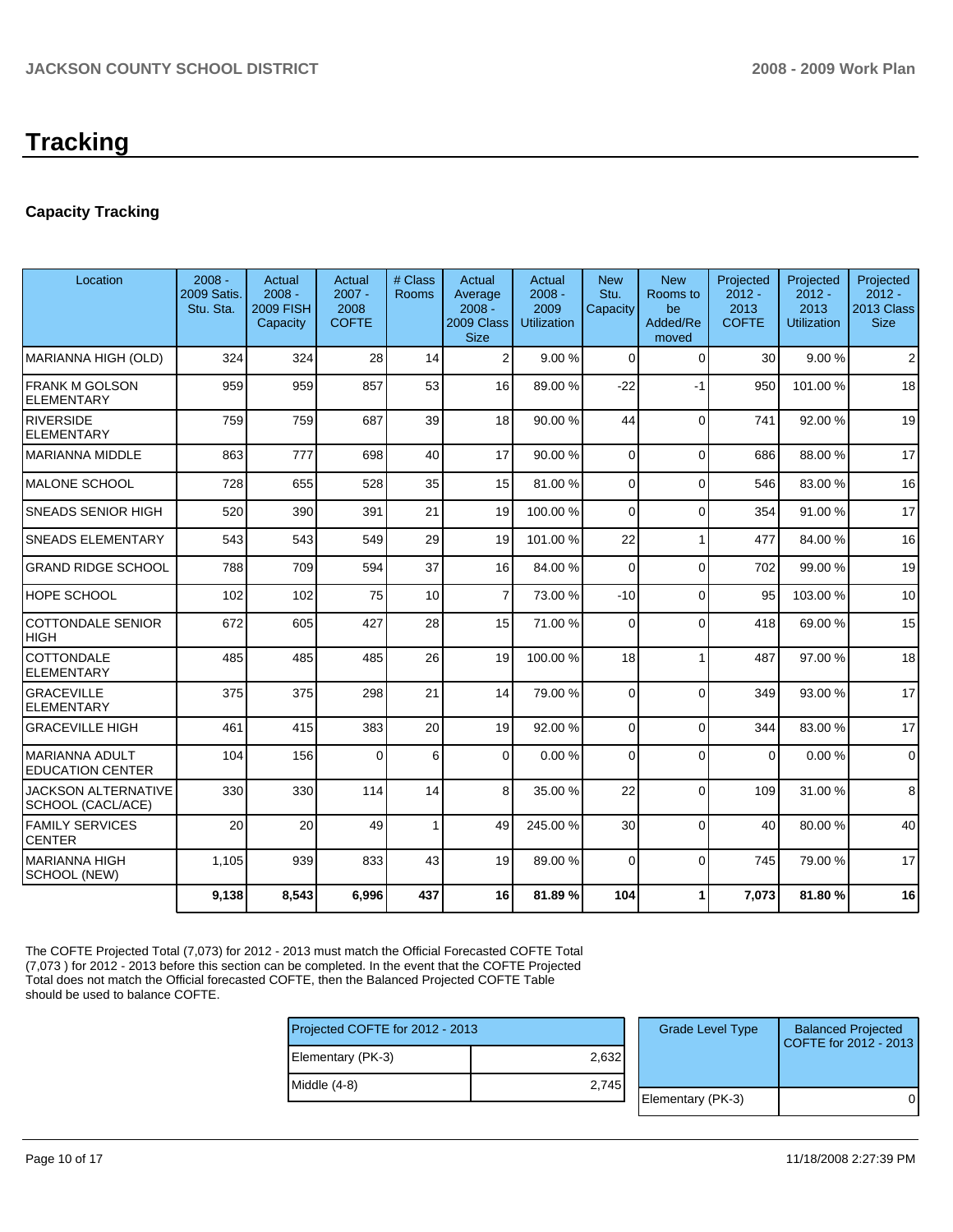**7,073** 

|             | 7,073 | High (9-12)    | 0 |
|-------------|-------|----------------|---|
| High (9-12) | 1,696 | $Middle (4-8)$ | 0 |

#### **Relocatable Replacement**

Number of relocatable classrooms clearly identified and scheduled for replacement in the school board adopted financially feasible 5-year district work program.

| _ocation                          | $2008 - 2009$ | $2009 - 2010$ | $2010 - 2011$ | 2011 - 2012 | ∟2012 - 2013 II | Year 5 Total |
|-----------------------------------|---------------|---------------|---------------|-------------|-----------------|--------------|
| Total Relocatable Replacements: I |               |               |               |             |                 |              |

#### **Charter Schools Tracking**

Information regarding the use of charter schools.

Nothing reported for this section.

### **Special Purpose Classrooms Tracking**

The number of classrooms that will be used for certain special purposes in the current year, by facility and type of classroom, that the district will, 1), not use for educational purposes, and 2), the co-teaching classrooms that are not open plan classrooms and will be used for educational purposes.

| School                                 | School Type | $\parallel$ # of Elementary $\parallel$ # of Middle 4-8 $\parallel$ # of High 9-12<br><b>K-3 Classrooms I</b> | <b>Classrooms</b> | <b>Classrooms</b> | # of $ESE$<br><b>Classrooms</b> | # of Combo<br><b>Classrooms</b> | Total<br><b>Classrooms</b> |
|----------------------------------------|-------------|---------------------------------------------------------------------------------------------------------------|-------------------|-------------------|---------------------------------|---------------------------------|----------------------------|
| <b>Total Educational Classrooms: I</b> |             |                                                                                                               |                   | 0                 |                                 | 0                               | 0                          |

| School                                | School Type | # of Elementary<br>  K-3 Classrooms | # of Middle 4-8<br><b>Classrooms</b> | # of High $9-12$<br><b>Classrooms</b> | # of $ESE$<br><b>Classrooms</b> | # of Combo<br><b>Classrooms</b> | <b>Total</b><br><b>Classrooms</b> |
|---------------------------------------|-------------|-------------------------------------|--------------------------------------|---------------------------------------|---------------------------------|---------------------------------|-----------------------------------|
| FRANK M GOLSON ELEMENTARY Co-Teaching |             |                                     |                                      |                                       |                                 |                                 |                                   |
| <b>IRIVERSIDE ELEMENTARY</b>          | Co-Teaching |                                     |                                      |                                       |                                 |                                 | $\overline{2}$                    |
| <b>ISNEADS ELEMENTARY</b>             | Co-Teaching |                                     |                                      |                                       |                                 |                                 |                                   |
| <b>Total Co-Teaching Classrooms:</b>  |             |                                     |                                      |                                       |                                 |                                 |                                   |

#### **Infrastructure Tracking**

**Necessary offsite infrastructure requirements resulting from expansions or new schools. This section should include infrastructure information related to capacity project schedules and other project schedules (Section 4).** 

Not Specified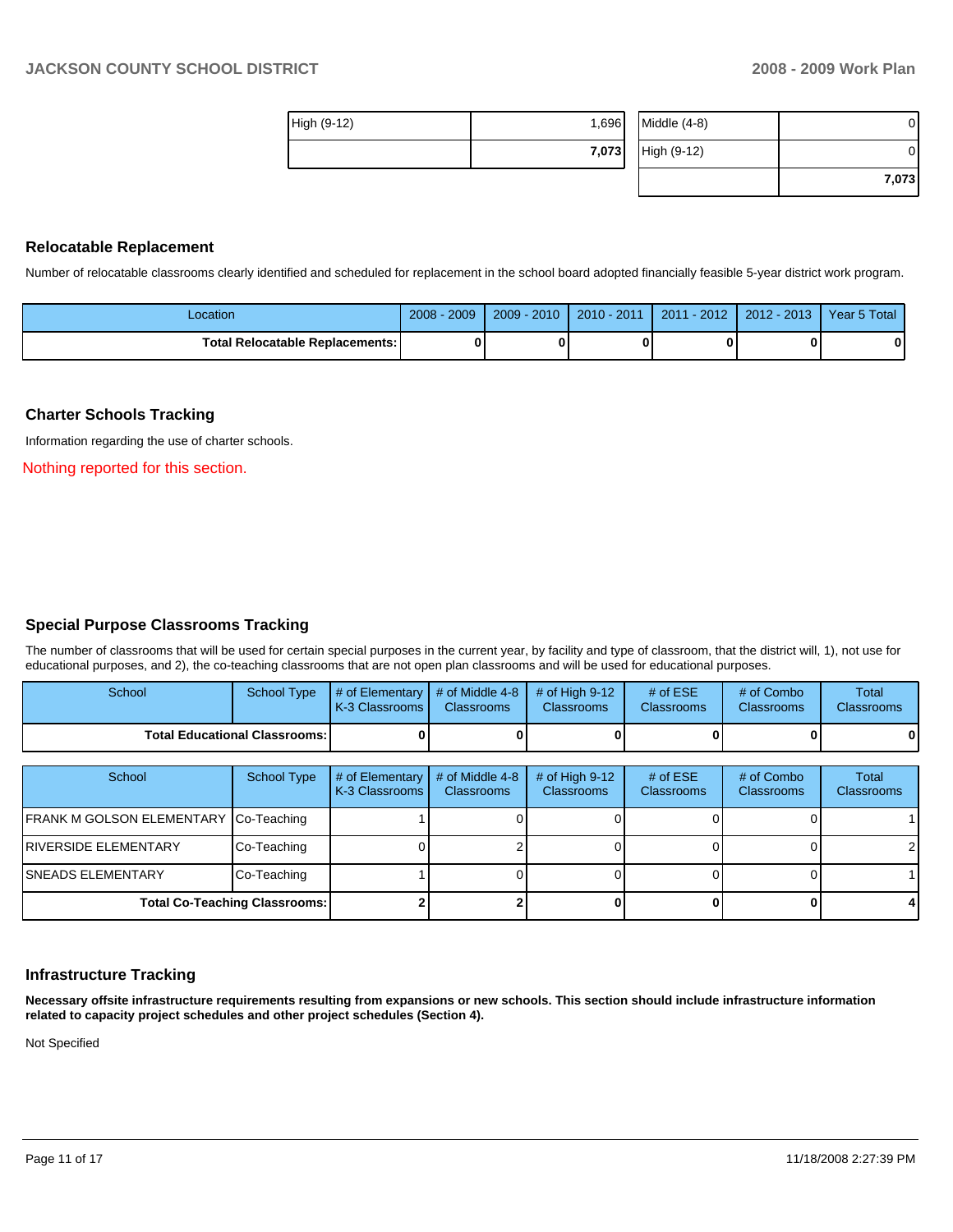**Proposed location of planned facilities, whether those locations are consistent with the comprehensive plans of all affected local governments, and recommendations for infrastructure and other improvements to land adjacent to existing facilities. Provisions of 1013.33(12), (13) and (14) and 1013.36 must be addressed for new facilities planned within the 1st three years of the plan (Section 5).** 

#### Not Specified

**Consistent with Comp Plan?** No

### **Net New Classrooms**

The number of classrooms, by grade level and type of construction, that were added during the last fiscal year.

|                   | List the net new classrooms added in the 2007 - 2008 fiscal year. |                                                                                                                                                         |                                |                        |                                                                        | List the net new classrooms to be added in the 2008 - 2009 fiscal<br>year. |                                |                        |  |
|-------------------|-------------------------------------------------------------------|---------------------------------------------------------------------------------------------------------------------------------------------------------|--------------------------------|------------------------|------------------------------------------------------------------------|----------------------------------------------------------------------------|--------------------------------|------------------------|--|
|                   |                                                                   | "Classrooms" is defined as capacity carrying classrooms that are added to increase<br>capacity to enable the district to meet the Class Size Amendment. |                                |                        | Totals for fiscal year 2008 - 2009 should match totals in Section 15A. |                                                                            |                                |                        |  |
| Location          | $2007 - 2008$ #<br>Permanent                                      | $2007 - 2008$ #<br>Modular                                                                                                                              | $2007 - 2008$ #<br>Relocatable | $2007 - 2008$<br>Total | $2008 - 2009$ #<br>Permanent                                           | $2008 - 2009$ #<br><b>Modular</b>                                          | $2008 - 2009$ #<br>Relocatable | $2008 - 2009$<br>Total |  |
| Elementary (PK-3) |                                                                   |                                                                                                                                                         |                                |                        |                                                                        |                                                                            |                                | 0                      |  |
| Middle (4-8)      |                                                                   |                                                                                                                                                         |                                |                        |                                                                        |                                                                            |                                | 5                      |  |
| High (9-12)       |                                                                   |                                                                                                                                                         |                                |                        |                                                                        |                                                                            |                                | 0                      |  |
|                   |                                                                   |                                                                                                                                                         |                                |                        |                                                                        |                                                                            |                                | 5                      |  |

### **Relocatable Student Stations**

Number of students that will be educated in relocatable units, by school, in the current year, and the projected number of students for each of the years in the workplan.

| <b>Site</b>                           | 2008 - 2009    | $2009 - 2010$ | 2010 - 2011 | 2011 - 2012 | $2012 - 2013$ | 5 Year Average |
|---------------------------------------|----------------|---------------|-------------|-------------|---------------|----------------|
| MARIANNA HIGH (OLD)                   | 0              | n             | $\Omega$    | ∩           |               | $\overline{0}$ |
| <b>FRANK M GOLSON ELEMENTARY</b>      | 102            | 90            | 90          | 90          | 0             | 74             |
| <b>RIVERSIDE ELEMENTARY</b>           | 88             | 132           | 132         | 132         | 132           | 123            |
| IMARIANNA MIDDLE                      | $\overline{0}$ | 0             | 0           | 0           | 0             | $\overline{0}$ |
| <b>IMALONE SCHOOL</b>                 | U              | 22            | $\Omega$    | U           | $\Omega$      | $\overline{4}$ |
| <b>SNEADS SENIOR HIGH</b>             | $\overline{0}$ | 0             | 0           | 0           | 0             | $\overline{0}$ |
| JACKSON ALTERNATIVE SCHOOL (CACL/ACE) |                | 44            | $\Omega$    | U           | O             | 9              |
| <b>FAMILY SERVICES CENTER</b>         | $\Omega$       | 0             | 0           | 0           | $\Omega$      | $\Omega$       |
| <b>GRACEVILLE ELEMENTARY</b>          |                | n             | $\Omega$    |             | O             | $\Omega$       |
| <b>GRACEVILLE HIGH</b>                | $\Omega$       | 0             | 0           | 0           | 0             | $\overline{0}$ |
| MARIANNA ADULT EDUCATION CENTER       | ∩              | O             | $\Omega$    | ∩           | $\Omega$      | $\Omega$       |
| <b>SNEADS ELEMENTARY</b>              | 66             | 110           | 110         | 110         | 110           | 101            |
| <b>GRAND RIDGE SCHOOL</b>             | $\Omega$       | O             | $\Omega$    | n           | $\Omega$      | $\Omega$       |
| HOPE SCHOOL                           | 10             | 0             | 0           | 0           | $\Omega$      | $\overline{2}$ |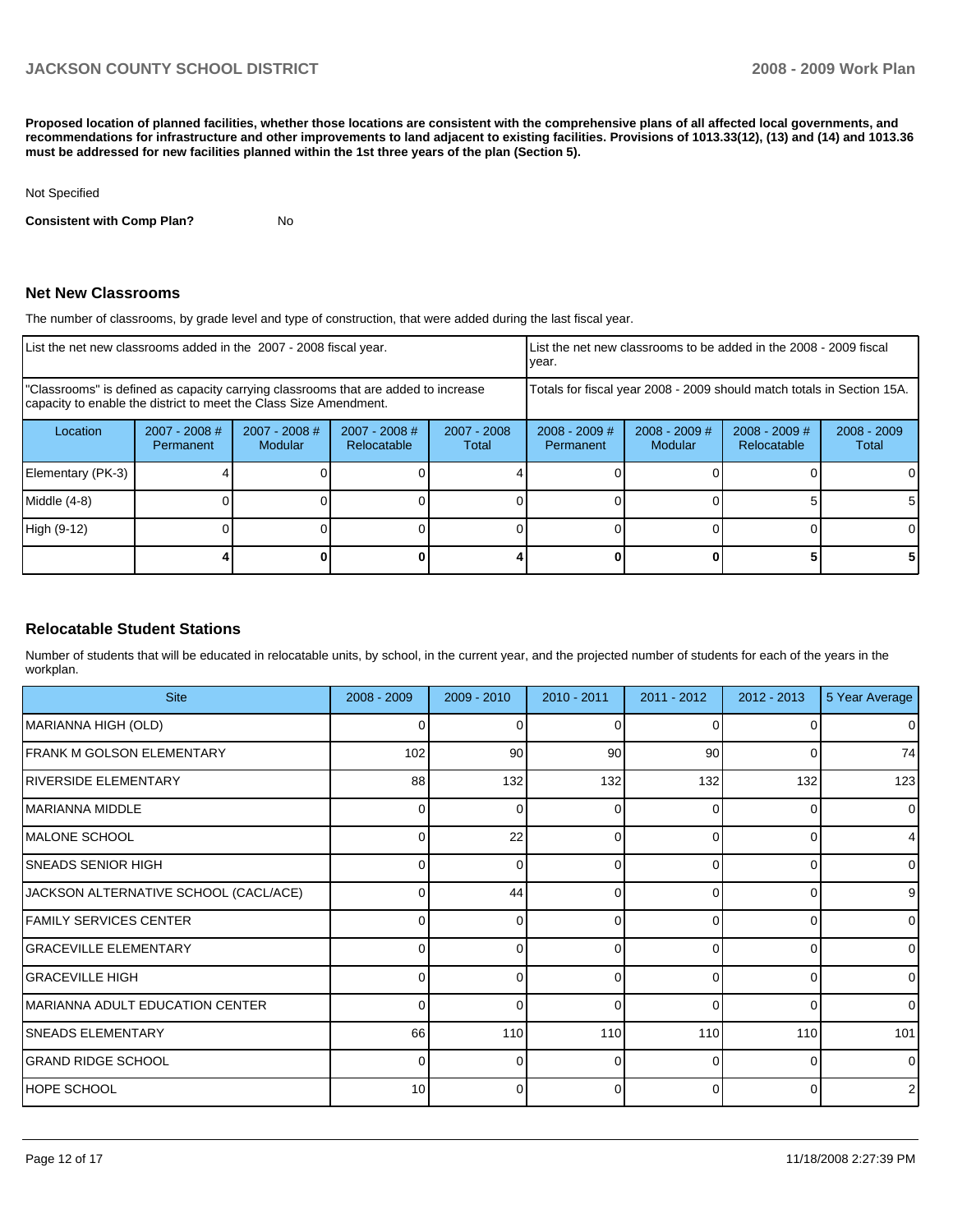| COTTONDALE SENIOR HIGH                            |       |       |                 |       |       | $\overline{0}$ |
|---------------------------------------------------|-------|-------|-----------------|-------|-------|----------------|
| ICOTTONDALE ELEMENTARY                            |       | 18    | 18 <sub>1</sub> | 18    |       | 11             |
| MARIANNA HIGH SCHOOL (NEW)                        |       |       |                 |       |       | $\overline{0}$ |
| Totals for JACKSON COUNTY SCHOOL DISTRICT         |       |       |                 |       |       |                |
| Total students in relocatables by year.           | 266   | 416   | 350             | 350   | 242   | 325            |
| Total number of COFTE students projected by year. | 6,956 | 6,942 | 6,964           | 7.021 | 7,073 | 6,991          |
| Percent in relocatables by year.                  | 4%    | 6%    | 5 %             | 5 %   | 3%    | 5 %            |

## **Leased Facilities Tracking**

Exising leased facilities and plans for the acquisition of leased facilities, including the number of classrooms and student stations, as reported in the educational plant survey, that are planned in that location at the end of the five year workplan.

| Location                              | # of Leased<br>Classrooms 2008 -<br>2009 | <b>FISH Student</b><br><b>Stations</b> | Owner | # of Leased<br>Classrooms 2012 -<br>2013 | <b>FISH Student</b><br><b>Stations</b> |
|---------------------------------------|------------------------------------------|----------------------------------------|-------|------------------------------------------|----------------------------------------|
| MARIANNA HIGH (OLD)                   | O                                        |                                        |       | $\Omega$                                 |                                        |
| FRANK M GOLSON ELEMENTARY             | $\Omega$                                 | 0                                      |       | $\Omega$                                 | U                                      |
| <b>RIVERSIDE ELEMENTARY</b>           | 0                                        | 0                                      |       | $\Omega$                                 | <sup>0</sup>                           |
| <b>MARIANNA MIDDLE</b>                | 0                                        | U                                      |       | 0                                        | U                                      |
| IMALONE SCHOOL                        | 0                                        | 0                                      |       | 0                                        | n                                      |
| <b>SNEADS SENIOR HIGH</b>             | $\Omega$                                 | U                                      |       | 0                                        | o                                      |
| <b>SNEADS ELEMENTARY</b>              | $\Omega$                                 |                                        |       | $\Omega$                                 | U                                      |
| <b>GRAND RIDGE SCHOOL</b>             | ∩                                        |                                        |       | $\Omega$                                 |                                        |
| <b>HOPE SCHOOL</b>                    | $\Omega$                                 | ∩                                      |       | $\Omega$                                 | o                                      |
| COTTONDALE SENIOR HIGH                | $\Omega$                                 | 0                                      |       | $\Omega$                                 |                                        |
| COTTONDALE ELEMENTARY                 | $\Omega$                                 | 0                                      |       | $\Omega$                                 |                                        |
| <b>GRACEVILLE ELEMENTARY</b>          | $\Omega$                                 | ∩                                      |       | 0                                        |                                        |
| <b>GRACEVILLE HIGH</b>                | 0                                        | 0                                      |       | 0                                        | 0                                      |
| MARIANNA ADULT EDUCATION CENTER       | 0                                        | ∩                                      |       | 0                                        | <sup>0</sup>                           |
| JACKSON ALTERNATIVE SCHOOL (CACL/ACE) | $\Omega$                                 |                                        |       | 0                                        | U                                      |
| <b>FAMILY SERVICES CENTER</b>         | $\Omega$                                 |                                        |       | $\Omega$                                 |                                        |
| MARIANNA HIGH SCHOOL (NEW)            | $\Omega$                                 | $\Omega$                               |       | 0                                        |                                        |
|                                       | 0                                        | ŋ                                      |       | $\bf{0}$                                 |                                        |

## **Failed Standard Relocatable Tracking**

Relocatable units currently reported by school, from FISH, and the number of relocatable units identified as 'Failed Standards'.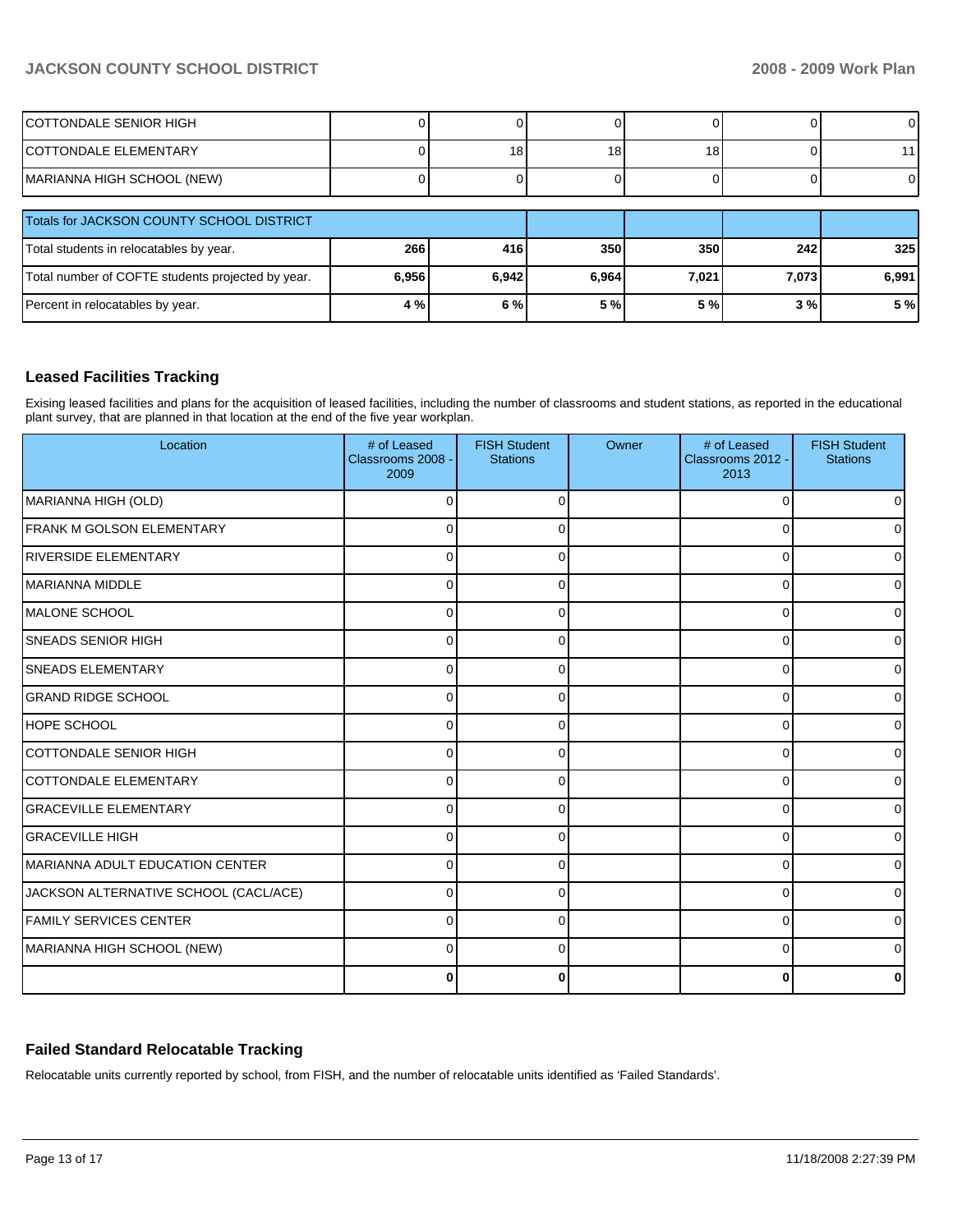| Location                               | Actual # of Units in<br>$2008 - 2009$ | Owner                | Student<br><b>Stations</b> | # not Meeting<br>Standards for use<br>as classroom<br>space | # of units projected<br>to be in use in<br>$2012 - 2013$ | Projected<br>(increase/decreas<br>e) in $#$ units by<br>$2012 - 2013$ | Year in which all<br>long term<br>relocatables which<br>will be used as<br>classrooms will<br>meet standards |
|----------------------------------------|---------------------------------------|----------------------|----------------------------|-------------------------------------------------------------|----------------------------------------------------------|-----------------------------------------------------------------------|--------------------------------------------------------------------------------------------------------------|
| <b>MALONE SCHOOL</b>                   |                                       | <b>ISCHOOL BOARD</b> |                            |                                                             |                                                          |                                                                       |                                                                                                              |
| <b>MALONE SCHOOL</b>                   |                                       | <b>IFEDERAL</b>      |                            |                                                             |                                                          |                                                                       |                                                                                                              |
| <b>SNEADS</b><br><b>ELEMENTARY</b>     |                                       | 4 SCHOOL BOARD       | 66                         |                                                             |                                                          |                                                                       |                                                                                                              |
| <b>COTTONDALE</b><br><b>ELEMENTARY</b> |                                       | <b>SCHOOL BOARD</b>  |                            |                                                             |                                                          |                                                                       |                                                                                                              |
|                                        |                                       |                      | 66                         |                                                             |                                                          | -7                                                                    |                                                                                                              |

# **Planning**

## **Class Size Reduction Planning**

**Plans approved by the school board that reduce the need for permanent student stations such as acceptable school capacity levels, redistricting, busing, year-round schools, charter schools, magnet schools, public-private partnerships, multitrack scheduling, grade level organization, block scheduling, or other alternatives.** 

None

## **School Closure Planning**

**Plans for the closure of any school, including plans for disposition of the facility or usage of facility space, and anticipated revenues.** 

No School Closures Planned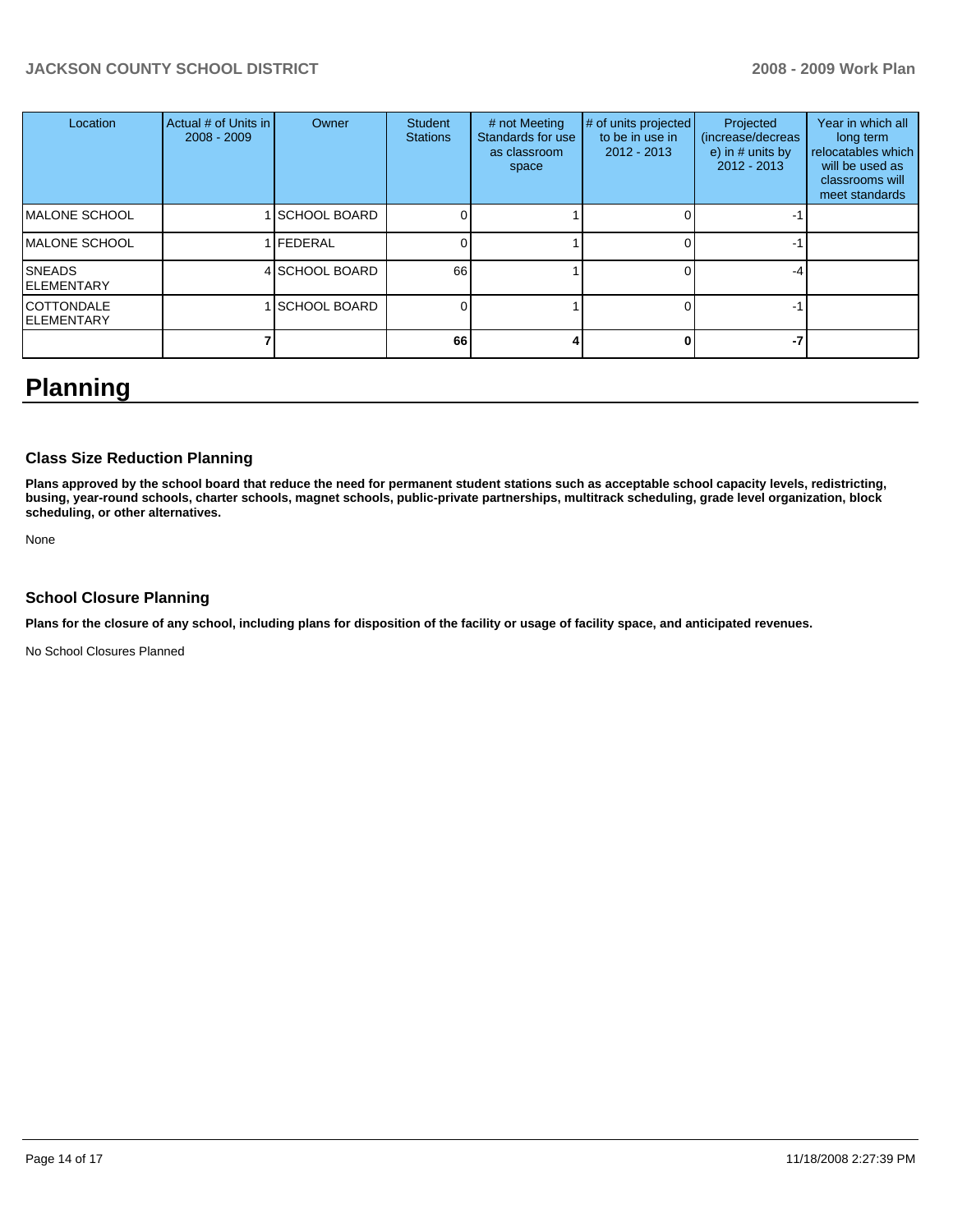# **Long Range Planning**

#### **Ten-Year Maintenance**

District projects and locations regarding the projected need for major renovation, repair, and maintenance projects within the district in years 6-10 beyond the projects plans detailed in the five years covered by the work plan.

| Project      | 2012 - 2013 / 2017 - 2018<br><b>Projected Cost</b> |
|--------------|----------------------------------------------------|
| reroofing    | \$1,500,000                                        |
| <b>IHVAC</b> | \$500,000                                          |
|              | \$2,000,000                                        |

## **Ten-Year Capacity**

Schedule of capital outlay projects projected to ensure the availability of satisfactory student stations for the projected student enrollment in K-12 programs for the future 5 years beyond the 5-year district facilities work program.

| Project                      | Location, Community, Quadrant or other<br>general location | 2012 - 2013 / 2017 - 2018<br><b>Projected Cost</b> |
|------------------------------|------------------------------------------------------------|----------------------------------------------------|
| Additional classrooms        | Marianna/West Jackson County Area                          | \$10,000,000                                       |
| <b>Additional Classrooms</b> | <b>Eastern Jackson County</b>                              | \$4,000,000                                        |
|                              |                                                            | \$14,000,000                                       |

## **Ten-Year Planned Utilization**

Schedule of planned capital outlay projects identifying the standard grade groupings, capacities, and planned utilization rates of future educational facilities of the district for both permanent and relocatable facilities.

| <b>Grade Level Projections</b>  | <b>FISH</b><br><b>Student</b><br><b>Stations</b> | <b>Actual 2007 -</b><br><b>2008 FISH</b><br>Capacity | Actual<br>$2007 -$<br>2008<br><b>COFTE</b> | Actual 2007 - 2008<br><b>Utilization</b> | Actual 2008 - 2009 / 2017 - 2018 new<br>Student Capacity to be added/removed | Projected 2017<br><b>2018 COFTE</b> | Projected 2017 -<br>2018 Utilization |
|---------------------------------|--------------------------------------------------|------------------------------------------------------|--------------------------------------------|------------------------------------------|------------------------------------------------------------------------------|-------------------------------------|--------------------------------------|
| Elementary - District<br>Totals | 3.121                                            | 3,121                                                | 2.875.27                                   | 92.12 %                                  | 365                                                                          | 3.000                               | 86.06 %                              |
| Middle - District Totals        | 863                                              | 777                                                  | 697.70                                     | 89.83 %                                  | 110                                                                          | 742                                 | 83.65 %                              |
| High - District Totals          | 4.274                                            | 3.713                                                | 3.156.45                                   | 85.00 %                                  |                                                                              | 3.300                               | 88.88 %                              |
| Other - ESE, etc                | 920                                              | 972                                                  | 266.24                                     | 27.37 %                                  |                                                                              | 361                                 | 37.14 %                              |
|                                 | 9,178                                            | 8,583                                                | 6,995.66                                   | 81.51 %                                  | 475                                                                          | 7,403                               | 81.73 %                              |

### **Ten-Year Infrastructure Planning**

**Proposed Location of Planned New, Remodeled, or New Additions to Facilities in 06 thru 10 out years (Section 28).** 

Undetermined location of elementary school in West Marianna/West Jackson County Area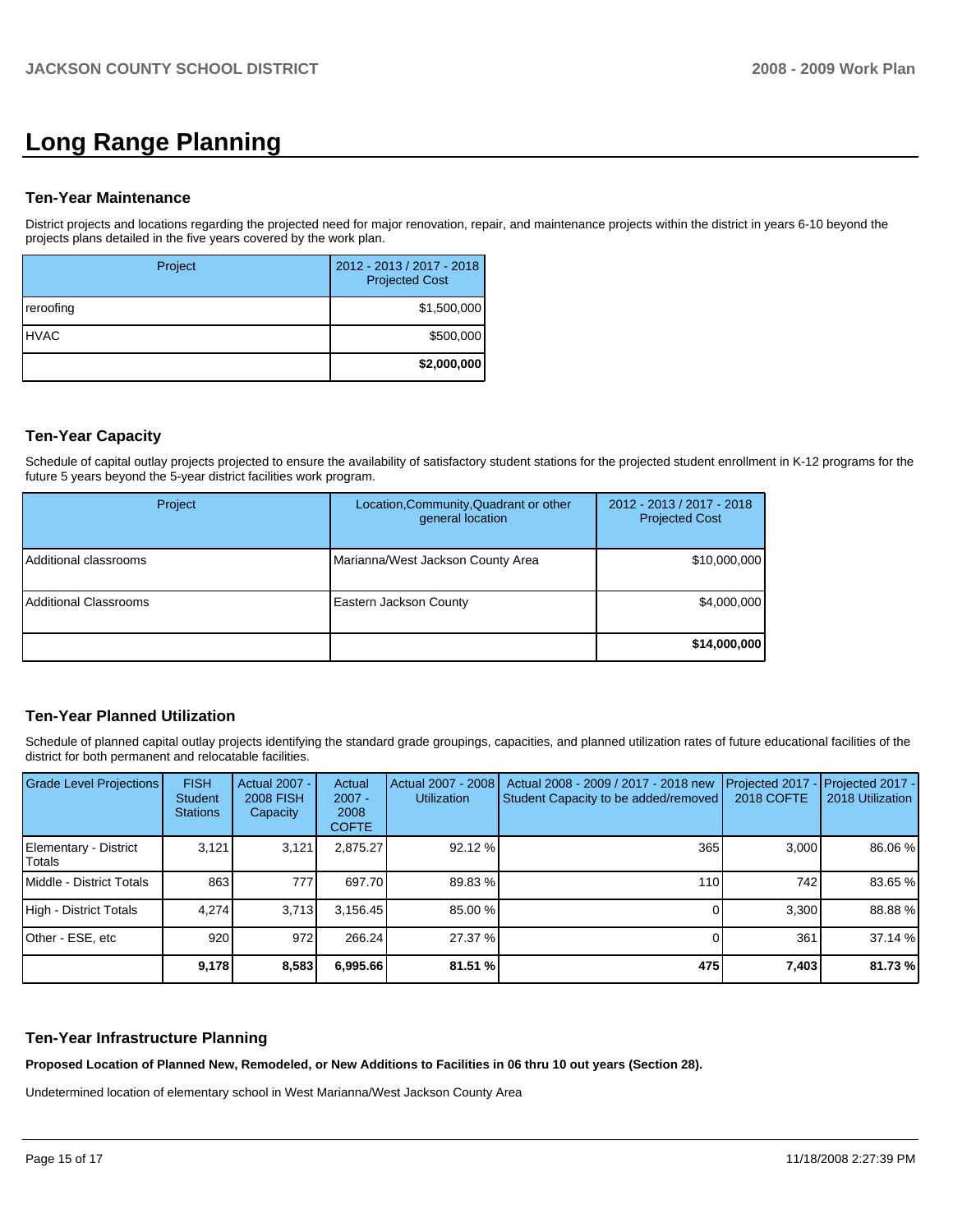Plans for closure of any school, including plans for disposition of the facility or usage of facility space, and anticipated revenues in the 06 thru 10 out **years (Section 29).** 

none

#### **Twenty-Year Maintenance**

District projects and locations regarding the projected need for major renovation, repair, and maintenance projects within the district in years 11-20 beyond the projects plans detailed in the five years covered by the work plan.

Nothing reported for this section.

### **Twenty-Year Capacity**

Schedule of capital outlay projects projected to ensure the availability of satisfactory student stations for the projected student enrollment in K-12 programs for the future 11-20 years beyond the 5-year district facilities work program.

Nothing reported for this section.

### **Twenty-Year Planned Utilization**

Schedule of planned capital outlay projects identifying the standard grade groupings, capacities, and planned utilization rates of future educational facilities of the district for both permanent and relocatable facilities.

| <b>Grade Level Projections</b>    | <b>FISH</b><br>Student<br><b>Stations</b> | <b>Actual 2007 -</b><br><b>2008 FISH</b><br>Capacity | Actual<br>$2007 -$<br>2008<br><b>COFTE</b> | Actual 2007 - 2008<br><b>Utilization</b> | Actual 2008 - 2009 / 2027 - 2028 new<br>Student Capacity to be added/removed | Projected 2027<br>2028 COFTE | Projected 2027 -<br>2028 Utilization |
|-----------------------------------|-------------------------------------------|------------------------------------------------------|--------------------------------------------|------------------------------------------|------------------------------------------------------------------------------|------------------------------|--------------------------------------|
| Elementary - District<br>l Totals | 3,121                                     | 3,121                                                | 2,875.27                                   | 92.12 %                                  | 365                                                                          | 3,000                        | 86.06 %                              |
| Middle - District Totals          | 863                                       | 777                                                  | 697.70                                     | 89.83 %                                  | 110 <sup>I</sup>                                                             | 742                          | 83.65 %                              |
| High - District Totals            | 4.274                                     | 3.713                                                | 3.156.45                                   | 85.00 %                                  |                                                                              | 3.300                        | 88.88%                               |
| Other - ESE, etc                  | 920                                       | 972                                                  | 266.24                                     | 27.37 %                                  |                                                                              | 400                          | 41.15 %                              |
|                                   | 9,178                                     | 8,583                                                | 6,995.66                                   | 81.51 %                                  | 475                                                                          | 7,442                        | 82.16 %                              |

### **Twenty-Year Infrastructure Planning**

**Proposed Location of Planned New, Remodeled, or New Additions to Facilities in 11 thru 20 out years (Section 28).** 

unknown